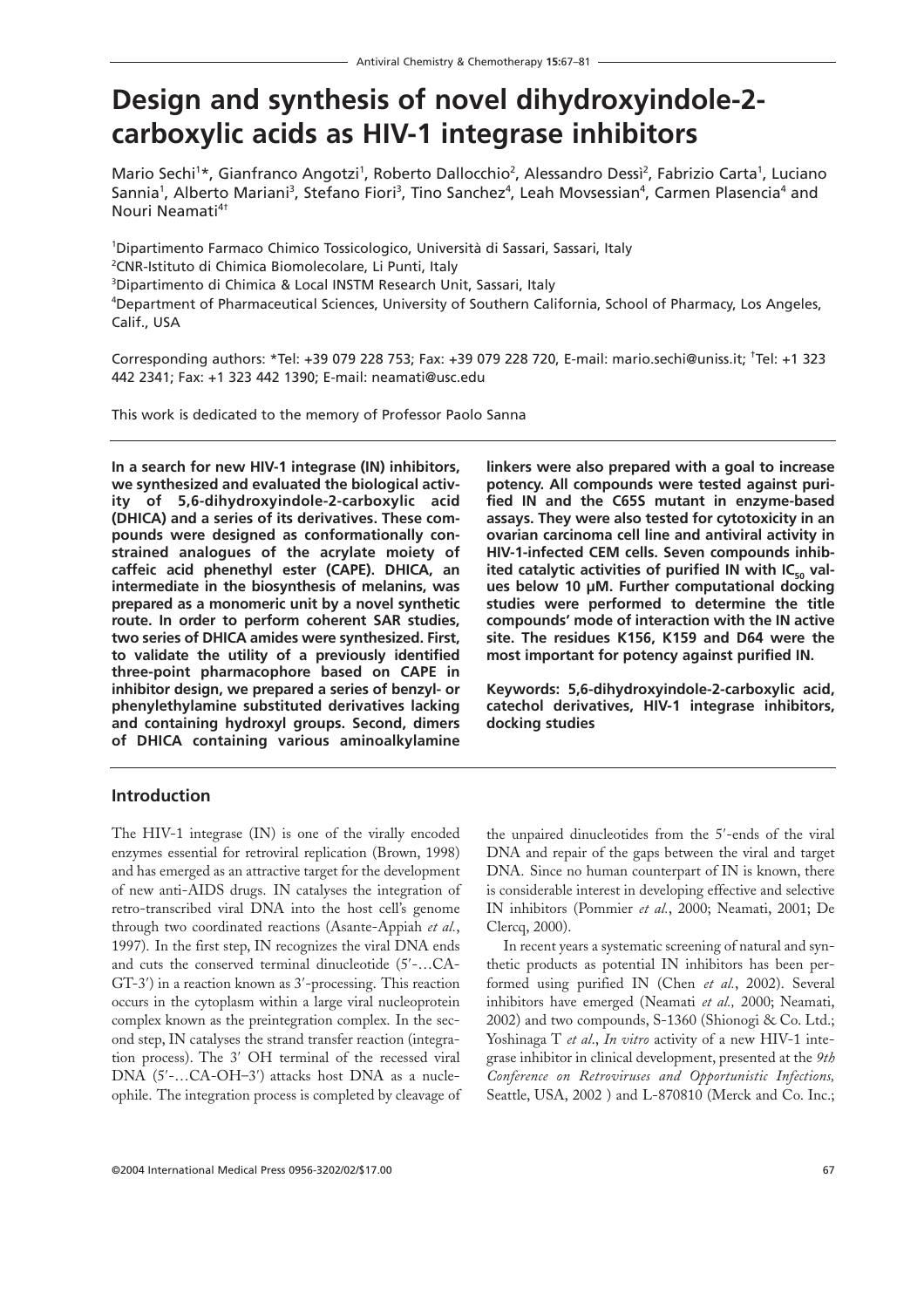Pais *et al.*, 2002), have shown convincing therapeutic potential and are currently under clinical evaluations.

A common characteristic of many compounds active against IN is the presence of multiple aromatic rings with polyaryl hydroxylation, frequently of the catechol type (Fesen *et al.*, 1994; LaFemina *et al.*, 1995; Robinson *et al.*, 1996; Pommier *et al.*, 1997). Indeed, based on SAR and other studies (Farnet *et al.*, 1998; Burke *et al.*, 1995; Zhao *et al.*, 1997), the catechol moiety has been postulated to be the pharmacophore of polyhydroxylated inhibitors. Their likely site of action has been located in the catalytic core domain of IN, as suggested by their activity on the enzyme of deletion mutants (aminoacids 50–212) and dependence on divalent cations (Hazuda *et al.*, 1997).

Caffeic acid phenethyl ester (CAPE) was one of the first reported natural product inhibitor of IN (Fesen *et al.*, 1993, 1994). Several follow-up studies demonstrated the importance of the catechol moiety for activity (Burke *et al.*, 1995; Zhao *et al.*, 1997). It was also shown that a majority of reported IN inhibitors contain a three-point pharmacophore feature present in CAPE structure (Nicklaus *et al.*, 1997; Figure 1). In an attempt to identify new IN inhibitors of natural origin, we fixed CAPE's acrylate moiety (**I**) (Fesen *et al.*, 1993) in a constrained form by incorporating its vinyl bond into an indole ring, thereby obtaining the 5,6-dihydroxyindole-2-carboxylic acid (DHICA **II**) (Figure 2).

Interestingly, **II** has been recognized as the key monomer intermediate in the biosynthesis of melanins, the primary pigments of skin, hair and eyes in mammals (Nicolaus, 1968; Nicolaus *et al.*, 1964; Prota, 1992; D'Ischia *et al.*, 1996; Tsukamoto *et al.*, 1992). Moreover, this diffusible melanin precursor is a potent stimulator of lipopolysaccharide-induced production of nitric oxide.

**Figure 1.** Three-point pharmacophore used in the 3D database searching based on CAPE structure (Nicklaus *et al*., 1997)



Furthermore, it has been hypothesized to play a role as a chemical messenger mediating interaction between active melanocytes and macrophages in epidermal inflammatory and immune responses (D'Aquisto *et al.*, 1995).

A novel synthetic route to **II** was performed followed by the synthesis of a series of derivatives such as: i) amides characterized by non-hydroxylated (**IIIa** and **IIIb**) or catechol-containing (**IIIc** and **IIId**) aromatic groups; ii) dimeric forms of **II** connected by linkers of various lengths (**III**e-**III**i) (Figure 3). In this study we present the inhibitory potency of the listed compounds against purified IN. Their cytotoxicity and antiviral activity were studied in cell-based assays. Recently, we showed that mercaptosalicylhydrazides designed to chelate  $Mg^{2+}$  on the active site of IN also bind to C65. Therefore, some of the most potent compounds presented in this study were also evaluated in enzyme assays against the C56S mutant. We also performed docking studies to investigate the interactions between these compounds and the amino acid residues on the IN active site.

## **Materials and methods**

#### Chemistry

Anhydrous solvents and all reagents were purchased from Aldrich, Merck or Carlo Erba. Anhydrous diethyl ether was obtained by distillation from Na/benzophenone under nitrogen. All reactions involving air- or moisturesensitive compounds were performed under nitrogen using oven-dried glassware and syringes to transfer solutions. Melting points (mp) were determined using an Electrothermal melting point or a Köfler apparatus and are uncorrected. Infrared (IR) spectra were recorded as thin films or nujol mulls on NaCl plates with a Perkin-Elmer 781 IR spectrophotometer and are expressed in ν (cm<sup>-1</sup>). Nuclear magnetic resonance (<sup>1</sup>H-NMR and <sup>13</sup>C-NMR) spectra were determined in CDCl<sub>3</sub>, DMSO or CDCl<sub>2</sub>/DMSO (in ratio 1:3) and were recorded on a Varian XL-200 (200 MHz). Chemical shifts (δ scale) are reported in parts per million (ppm) downfield from tetramethylsilane (TMS) used as an internal standard. Splitting patterns are designated as follows: s, singlet; d, doublet; t, triplet; q, quadruplet; m, multiplet; brs, broad singlet; dd, double doublet. The assignment of changeable protons (OH and NH) was confirmed by the addition of D<sub>2</sub>O. Analytical thin-layer chromatography (TLC) was done on Merck silica gel F-254 plates. For flash chromatography, Merck Silica gel 60 was used with a particle size 0.040–0.063 mm (230–400 mesh ASTM). Elemental analyses were performed on a Perkin-Elmer 2400 spectrometer at Laboratorio di Microanalisi, Dipartimento di Chimica, Università di Sassari (Italy), and were within ±0.4% of the theoretical values.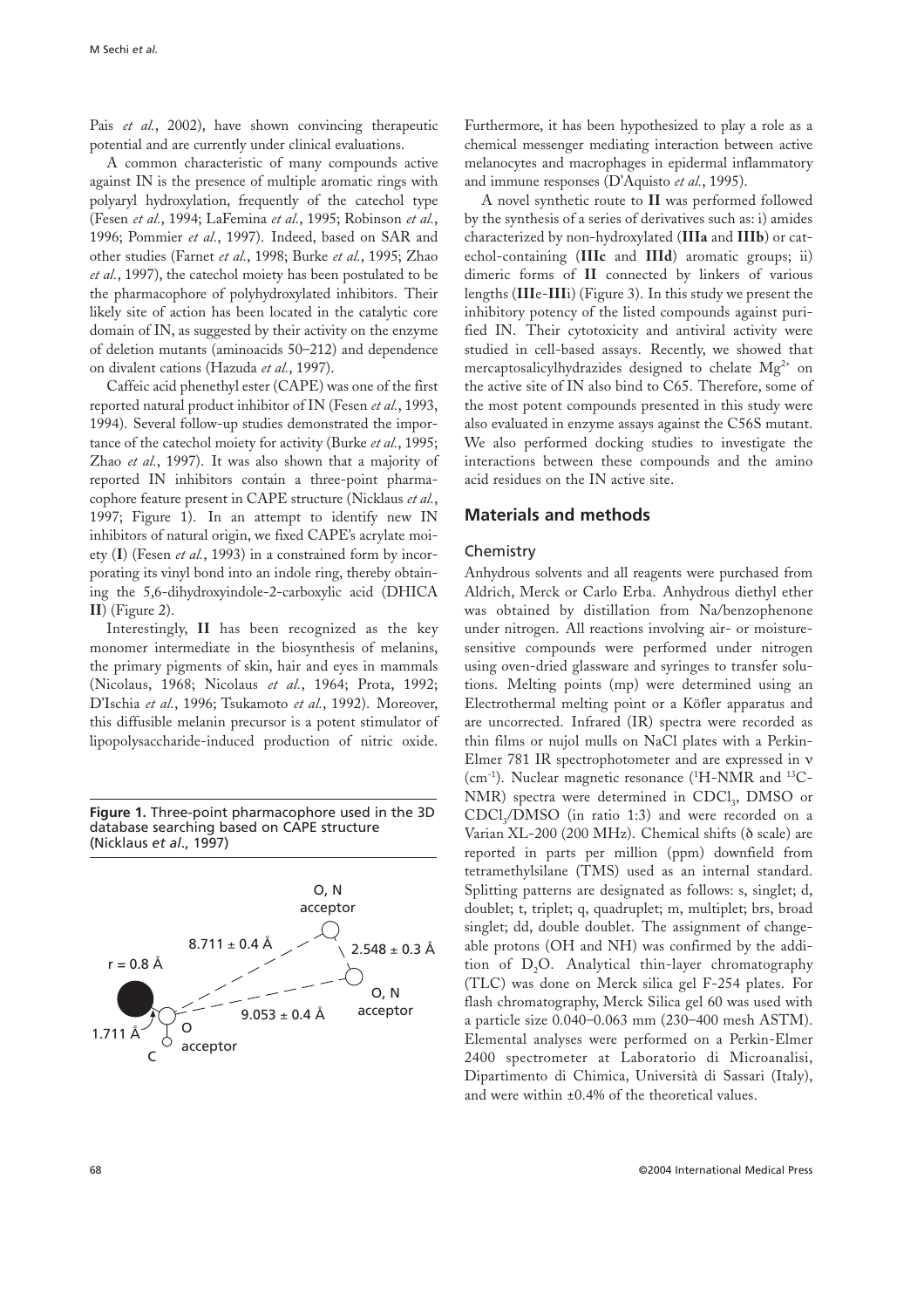

**Figure 3.** DHICA derivatives

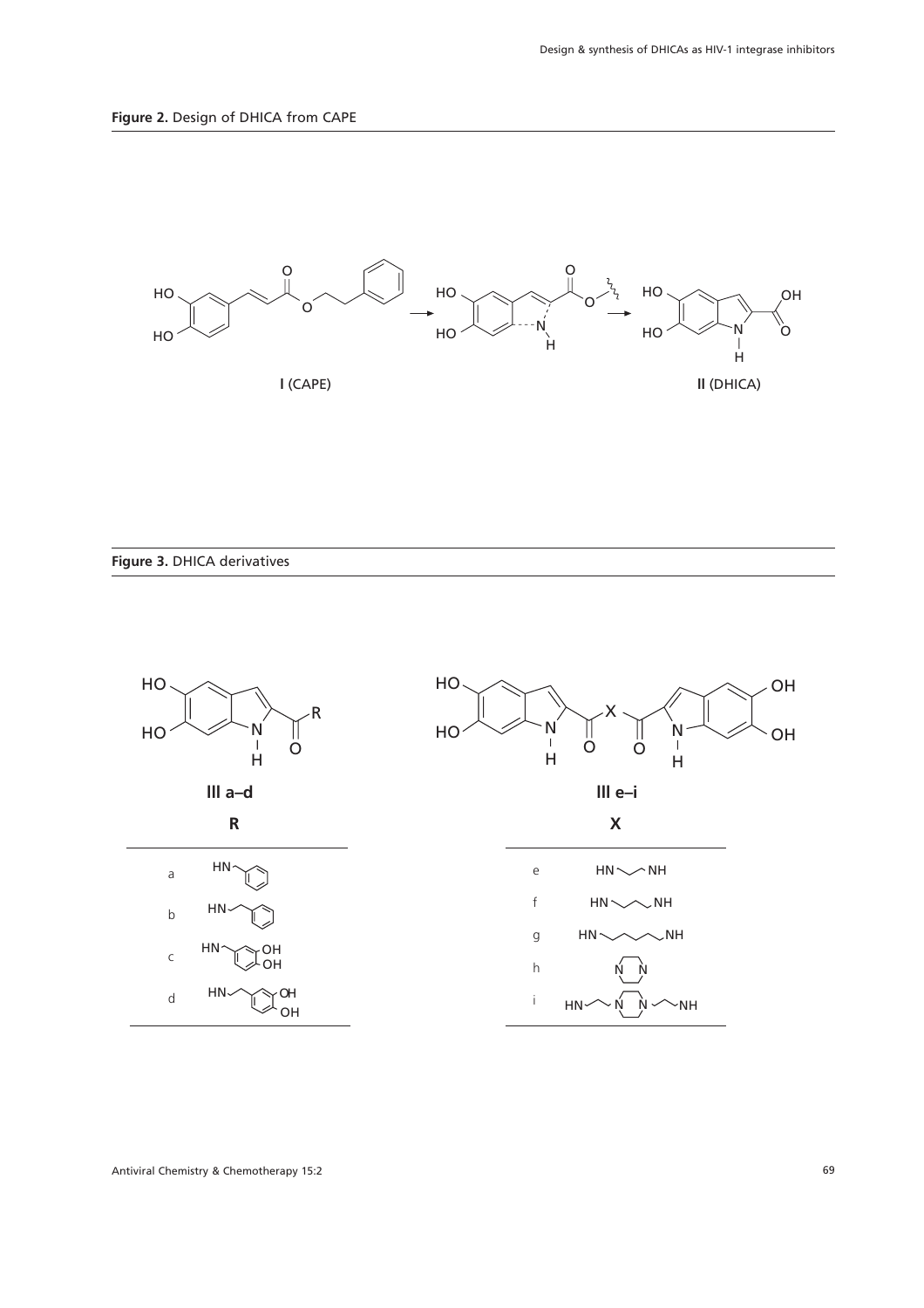*Preparation of azido-acetic acid methyl ester (2).* A solution of methyl bromoacetate (84.98 mmol) and sodium azide (9.0 mmol) in DMF (21 mL) was stirred at room temperature for 2.5 h. After the formation of a white solid, an equivalent quantity of water was added and the resulting solution was extracted three times with diethyl ether. The organic layer was washed six times with water and dried with sodium sulphate. The solvent was removed under reduced pressure to obtain a yellow oil. Yield=94%; IR (film) 2120 (N<sub>3</sub>), 1750 (C=O) cm<sup>-1</sup>; <sup>1</sup>H-NMR (CDCl<sub>3</sub>)  $\delta$ 3.90 (s, 3H, OCH<sub>2</sub>), 3.81 (s, 2H, CH<sub>2</sub>).

*General procedure for the preparation of azidocinnamates 3a and 3b.* To a solution of the appropriate aldehyde (**1a** and **1b**) (1 mmol) and **2** (3.4 mmol) in methanol (9 mL) a cold solution of sodium methoxyde (3 mmol) was added. The yellow slurry was stirred at –15°C for 4 h and then ice-cold water (36 mL) was added. The resulting precipitate was filtered off and washed with water.

*(E/Z)-2-Azido-3-benzo[1,3]dioxol-5-yl-acrylic acid methyl-ester (3a).* Yellow crystals. Yield=91%; mp=61–62°C (from EtOH-H<sub>2</sub>O); IR (nujol) 2210  $(N_2)$ , 1710 (C=O) cm<sup>-1</sup>; <sup>1</sup>H-NMR (CDCl<sub>3</sub>) δ 7.57 (d, 1H, Ar-*H*), 7.17 (dd, 1H, Ar-*H*), 6.83 (s, 1H, C*H*=C), 6.81 (d, 1H, Ar-*H*) 6.00 (s, 2H, OCH<sub>2</sub>O), 3.89 (s, 3H, OCH<sub>3</sub>).

*(E/Z)-2-Azido-3-(3,4-dimethoxyphenyl)-acrylic acid methyl-ester (3b).* Yellow crystals. Yield=58%; mp=91–92°C (from EtOH-H<sub>2</sub>O); IR (nujol) 2120 (N<sub>3</sub>), 1700 (C=O) cm<sup>-1</sup>; <sup>1</sup>H-NMR (CDCl<sub>3</sub>) δ 7.51 (d, 1H, Ar-*H*), 7.35 (dd, 1H, Ar-*H*), 6.88 (s, 1H, C*H*=C), 6.87 (d, 1H, Ar-*H*), 3.92 (s, 6H, OC*H*<sub>3</sub> ×2), 3.90 (s, 3H, OC*H*<sub>3</sub>).

*General procedures for the preparation of esters 4a and 4b.* A solution of the azidocinnamates **3a** and **3b** (4.04 mmol) in xylene (25 mL) was heated under reflux for 15 min. After cooling, the resulting pale yellow precipitate was filtered and washed with petroleum ether.

*5H-[1,3]Dioxolo[4,5-f]indole-6-carboxylic acid methylester (4a).* Yellow crystals. Yield=79%; mp=194–195°C (from EtOH-H2O); IR (nujol) 3319 (NH), 1690 (C=O) cm<sup>-1</sup>; <sup>1</sup>H-NMR (CDCl<sub>3</sub>) δ 9.10 (brs, 1H, N*H*), 7.09 (s, 1H, Ar-*H*), 6.96 (s, 1H, Ar-*H*), 6.83 (s, 1H, Ar-*H*), 5.96 (s, 2H, OCH<sub>2</sub>O), 3.91 (s, 3H, OCH<sub>3</sub>). Anal. Calcd for C<sub>11</sub>H<sub>9</sub>NO<sub>4</sub>: C, 60.27; H, 4.14; N, 6.39. Found: C, 60.31; H, 4.25; N, 6.19.

*5,6-Dimethoxy-1H-indole-2-carboxylic acid methylester (4b).* Yellow crystals. Yield=67%; mp=167–168°C  $(\text{from EtOH-H}_2\text{O}); \text{ IR (nujol)} 3320 \text{ (NH)}, 1680 \text{ (C=O)}$ cm<sup>-1</sup>; <sup>1</sup>H-NMR (CDCl<sub>3</sub>) δ 9.12 (brs, 1H, N*H*), 7.12 (d, 1H,

Ar-*H*), 7.04 (s, 1H, Ar-*H*), 6.84 (s, 1H, Ar-*H*), 3.92 (s, 9H, OCH<sub>3</sub>×3). Anal. Calcd for C<sub>12</sub>H<sub>13</sub>NO<sub>4</sub>: C, 61.27; H, 5.57; N, 5.95. Found: C, 61.34; H, 5.70; N, 6.11.

*General procedures for the preparation of acids 5a and 5b.* A suspension of the esters **4a** and **4b** (2.28 mmol) in 17 mL of 12% KOH solution was heated under reflux for 1 h. The clear solution was poured in ice-cold water and then acidified with HCl 6N. The resulting white precipitate was filtered and washed with water.

*5H-[1,3]Dioxolo[4,5-f]indole-6-carboxylic acid (5a).*

White crystals. Yield=98%; mp=248–250°C (dec.) (from EtOH-H<sub>2</sub>O); IR (nujol) 3320 (NH), 1700 (C=O) cm<sup>-1</sup>; <sup>1</sup>H-NMR (CDCl<sub>3</sub>:DMSO) δ 11.33 (brs, 1H, N*H*), 6.94 (s, 2H, Ar-*H*), 6.88 (s, 1H, Ar-*H*), 5.93 (s, 2H, OC*H*<sub>2</sub>O), 4.08–2.75 (brs, 1H, COO*H*). Anal. Calcd for  $C_{10}H_7NO_4$ : C, 58.54; H, 3.44; N, 6.83. Found: C, 58.60; H, 3.21; N, 6.97.

*5,6-Dimethoxy-1H-indole-2-carboxylic acid (5b).* White crystals. Yield=98%; mp=210–212°C (dec.) (from EtOH-H<sub>2</sub>O); IR (nujol) 3240 (NH), 1700 (C=O) cm<sup>-1</sup>; <sup>1</sup>H-NMR (CDCl<sub>3</sub>:DMSO) δ 9.90 (brs, 1H, N*H*), 7.11 (d, 1H, Ar-*H*), 7.04 (s, 1H, Ar-*H*), 6.91 (s, 1H, Ar-*H*), 4.65–3.82 (brs, 1H, COO*H*), 3.93, (s, 3H, OC*H3*) 3.91, (s, 3H, OCH<sub>3</sub>). Anal. Calcd for C<sub>11</sub>H<sub>11</sub>NO<sub>4</sub>: C, 59.73; H, 5.01; N, 6.33. Found: C, 59.55; H, 4.97; N, 6.45.

*Preparation of 5,6-dihydroxy-1H-indole-2-carboxylic acid (II).* To a suspension of the acid **5a** or **5b** (1 mmol) in dichloromethane (20 mL) at –40°C and under nitrogen atmosphere,  $1M$  BBr<sub>3</sub> solution in dichloromethane (4 mmol) was added. The mixture was stirred, at the same temperature, for 4 h. After the reaction was quenched with water, the resulting precipitate was filtered, washed with water and triturated with ether. The crude product was purified by silica gel flash column chromatography (eluents petroleum ether–ethyl acetate 3:7) and then recrystallized two times with isopropylic alcohol. Yield: 21% (from **5a**), 36% (from **5b**); mp 235°C dec; IR (nujol) 3480 (COOH), 3430 (OH), 3300 (NH), 1700 (C=O) cm-1; <sup>1</sup> H-NMR (DMSO) δ 10.10 (brs, 1H, N*H*), 9.10 (brs, 1H, O*H*), 8.60 (brs, 1H, O*H*), 6.86 (s, 1H, Ar-*H*), 6.82 (s, 1H, Ar-*H*), 6.77 (s, 1H, Ar-*H*). 13C-NMR (DMSO) δ 162.8, 146.2, 142.1, 132.7, 125.9, 119.9, 107.2, 104.9, 97.1. Anal. Calcd. for C<sub>o</sub>H<sub>7</sub>NO<sub>4</sub>: C, 55.96; H, 3.65; N, 7.25. Found: C, 55.77; H, 3.69; N, 7.13.

*General procedure for the preparation of the amides* **8–16***.* A suspension of **5a** (3.65 mmol) and PCl<sub>5</sub> (5.48) mmol) in anhydrous diethyl ether (25 mL) was stirred at room temperature for 2 h. The solvent was removed under reduced pressure; the residue was washed twice with diethyl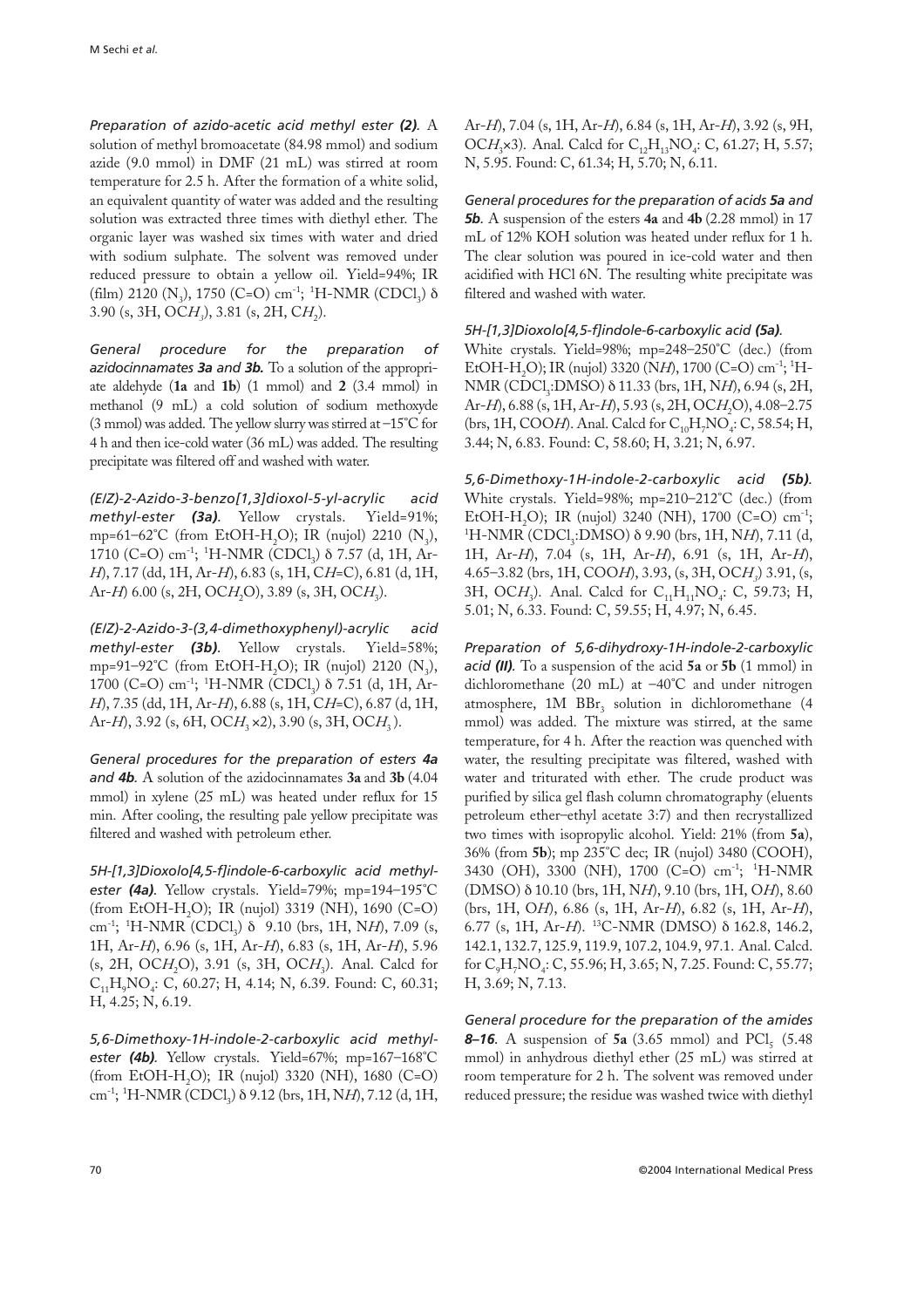ether and then washed three times with chloroform. The acyl chloride obtained was dissolved in anhydrous diethyl ether (25 mL) and a solution of the appropriate amine (5.48 mmol) in 5 mL of dioxane was added dropwise. The mixture was stirred at room temperature for 2 h and the resulting precipitate was filtered and washed with water.

*5H-[1,3]Dioxolo[4,5-f]indole-6-carboxylic acid benzylamide (8).* White powder. Yield=47%; mp=202–203°C; IR (nujol) 3240 (NH), 1620 (C=O) cm-1; <sup>1</sup> H-NMR (CDCl3:DMSO) δ 10.81 (brs, 1H, N*H*), 8.07 (brs, 1H, N*H*), 7.39–7.22 (m, 5H, Ar-*H*), 7.00 (s, 1H, Ar-*H*), 6.93 (s, 1H, Ar-*H*), 6.86 (s, 1H, Ar-*H*), 5.92 (s, 2H, OC*H*<sub>2</sub>O); 4.62 (d, 2H, NH*CH*<sub>2</sub>). Anal. Calcd for C<sub>17</sub>H<sub>14</sub>N<sub>2</sub>O<sub>3</sub>: C, 69.38; H, 4.79; N, 9.52. Found: C, 69.16; H, 4.61; N, 9.66.

*5H-[1,3]Dioxolo[4,5-f]indole-6-carboxylic acid phenetylamide (9).* White powder. Yield=68%; mp=203–204°C; IR (nujol) 3290 (NH), 1610 (C=O) cm<sup>-1</sup>; <sup>1</sup>H-NMR (CDCl<sub>3</sub>:DMSO) δ 10.47 (brs, 1H, NH), 8.90–8.30 (brs, 1H, *NH*), 7.45–7.20 (m, 5H, Ar-*H*), 6.94 (s, 1H, Ar-*H*), 6.91 (s, 1H, Ar-*H*), 6.83 (d, 1H, Ar-*H*); 5.93 (s, 2H, OCH<sub>2</sub>O), 3.66 (q, 2H, NHCH<sub>2</sub>), 2.94 (t, 2H, CH<sub>2</sub>). Anal. Calcd for  $C_{18}H_{16}N_2O_3.0.15H_2O$ : C, 69.49; H, 5.29; N, 9.01. Found: C, 69.71; H, 4.98; N, 9.31.

*5H-[1,3]Dioxolo[4,5-f]indole-6-carboxylic acid-(benzo- [1,3]dioxol-5-yl-methyl)-amide (10).* White powder. Yield=66%; mp=210–211°C (dec.); IR (nujol) 3280 (NH), 1600 (C=O) cm<sup>-1</sup>; <sup>1</sup>H-NMR (CDCl<sub>3</sub>:DMSO) δ 10.71 (brs, 1H, N*H*), 7.95 (brs, 1H, N*H*), 6.92–6.75 (m, 6H, Ar-*H*), 5.92 (s, 4*H*,O*CH*<sub>2</sub>O ×2), 3.66 (d, 2H, NHC*H*<sub>2</sub>). Anal. Calcd for  $C_{18}H_{14}N_2O_5.0.25H_2O$ : C, 63.06; H, 4.26; N, 8.17. Found: C, 63.33; H, 4.35; N, 8.44.

*5H-[1,3]Dioxolo[4,5-f]indole-6-carboxylic acid-[2-(3,4 dimethoxy-phenyl)-ethyl]-amide (11).* White powder. Yield=64%; mp=201–202°C; IR (nujol) 3290 (NH), 1630 (C=O) cm<sup>-1</sup>; <sup>1</sup>H-NMR (CDCl<sub>3</sub>:DMSO)  $\delta$  10.80 (brs, 1H, N*H*), 7.56 (brs, 1*H*, N*H*), 6.94-6.91 (m, 3*H*, Ar-*H*), 6.80–6.75 (m, 3*H*, Ar-*H*), 5.92 (s, 2*H*, OC*H*<sub>2</sub>O), 3.84 (s, 3*H*, OC*H*3), 3.82 (s, 3*H*, OC*H*3), 3.63 (q, 2*H*, N*H*C*H*2), 2.88 (t, 2H, C*H*<sub>2</sub>). Anal. Calcd for  $C_{20}H_{20}N_{2}O_{5}.0.40H_{2}O$ : C, 63.96; H, 5.58; N, 7.46. Found: C, 63.88; H, 5.37; N, 7.65.

*5H-[1,3]Dioxolo[4,5-f]indole-6-carboxylic acid-{3-[(5H- [1,3]dioxolo[4,5-f]indole-6-carbonyl)-amino]-propyl} amide (12).* Beige powder. Yield=42%; mp=268–269°C (dec.); IR (nujol) 3280 (NH), 1630 (C=O) cm<sup>-1</sup>; <sup>1</sup>H-NMR (CDCl3:DMSO) δ 11.25 (brs, 2H, N*H*×2), 8.30 (brs, 2H, N*H*×2), 6.97 (s, 2H, Ar-*H*), 6.93 (s, 2H, Ar-*H*); 6.91 (s, 2H, Ar-*H*×2), 5.93 (s, 4H, OC*H*<sub>2</sub>O×2), 4.72-3.72 (m, 4H,

NHC*H*<sub>2</sub>×2), 1.92-1.83 (m, 2H, C*H*<sub>2</sub>). Anal. Calcd for  $\rm C_{23}H_{20}N_4O_6$ : C, 61.60; H, 4.50; N, 12.49. Found: C, 61.83; H, 4.31; N, 12.52.

*5H-[1,3]Dioxolo[4,5-f]indole-6-carboxylic acid-{3-[(5H- [1,3]dioxolo[4,5-f]indole-6-carbonyl)-amino]-butyl} amide (13).* Beige powder. Yield=49%; mp=297–299°C (dec.); IR (nujol) 3220 (NH), 1630 (C=O) cm-1; <sup>1</sup> H-NMR (CDCl3:DMSO) δ 11.20 (brs, 2H, N*H*×2), 8.16 (brs, 2H, N*H*×2), 6.97 (s, 2H, Ar-*H*), 6.92 (s, 2H, Ar-*H*), 6.90 (s, 2H, Ar-*H*), 5.91 (s, 4H, OC*H*<sub>2</sub>O×2), 3.44-3.29 (m, 4H, NHC*H*<sub>2</sub>×2), 1.80–1.52 (m, 4H, C*H*<sub>2</sub>×2). Anal. Calcd for  $\rm C_{24}H_{22}N_4O_6$ : C, 62.33; H, 4.79; N, 12.12. Found: C, 62.31; H, 4.75; N, 12.34.

*5H-[1,3]Dioxolo[4,5-f]indole-6-carboxylic acid-{3-[(5H- [1,3]dioxolo[4,5-f]indole-6-carbonyl)-amino]-esyl} amide (14).* Beige powder. Yield=39%; mp=252–254°C (dec.); IR (nujol) 3320 (NH), 1620 (C=O) cm-1; <sup>1</sup> H-NMR (CDCl3:DMSO) δ 10.90 (brs, 2H, N*H* ×2), 7.80 (s, 2H, N*H*×2), 6.94 (s, 2H, Ar-*H*), 6.91 (s, 2H, Ar-*H*), 6.89 (s, 2H, Ar-*H*), 5.92 (s, 4H, OC*H*<sub>2</sub>O×2), 3.42-3.30 (m, 4H, NHC*H*<sub>2</sub> ×2), 1.75–1.55 (m, 4H, C*H*<sub>2</sub> ×2), 1.51–1.25 (m,  $4H, C_{12} \times 2$ ). Anal. Calcd for  $C_{26}H_{26}N_4O_6.0.25H_2O$ : C, 63.09; H, 5.40; N, 11.32. Found: C, 63.33; H, 5.21; N, 11.40.

*{4-[(5H-[1,3]Dioxolo[4,5-f]indole-6-carbonyl)-piperazin-1-yl}-{5H-[1,3]dioxolo[4,5-f]indol-6-yl} methanone (15).* White powder. Yield=37%; mp=309–310°C; IR (nujol) 3290 (NH), 1580 (C=O) cm-1; <sup>1</sup>H-NMR (CDCl<sub>3</sub>:DMSO) δ 11.39 (brs, 2H, N*H* ×2), 6.97 (s, 2H, Ar-*H*), 6.90 (s, 2H, Ar-*H*), 6.73 (s, 2H, Ar-*H*), 5.95 (s, 4H, OC*H*<sub>2</sub>O ×2), 3.92 (brs, 8H, NC*H*<sub>2</sub> ×4). Anal. Calcd for  $C_{24}H_{20}N_4O_6$ : C, 62.60; H, 4.38; N, 12.17. Found: C, 62.67; H, 4.52; N, 11.91.

# *5H-[1,3]Dioxolo[4,5-f]indole-6-carboxylic acid-[3-(4- {2-[(5H-[1,3]dioxolo[4,5-f]indole-6-carbonyl)-amino] propyl}-piperazin-1-yl)-propyl]-amide (16).*

White powder. Yield=39%; mp=234–235=°C (dec.); IR (nujol) 3200 (NH), 1630 (C=O) cm-1; <sup>1</sup> H-NMR (CDCl<sub>3</sub>:DMSO) δ 11.25 (brs, 1H, NHx2), 8.28 (brs, 2H, N*H*×2), 6.97 (s, 2H, Ar-*H*), 6.94 (s, 2H, Ar-*H*), 6.88 (s, 2H, Ar-*H*), 5.94 (s, 4H, OC*H*, Ox2), 4.05–3.22 (m, 12H, CH<sub>2</sub>×2), 2.64-2.09 (m, 4H, CH<sub>2</sub>×2), 1.81-1.59 (m, 4H, CH<sub>2</sub>×2). Anal. Calcd for C<sub>30</sub>H<sub>34</sub>N<sub>6</sub>O<sub>6</sub>: C, 62.71; H, 5.96; N, 14.63. Found: C, 62.55; H, 6.07; N, 14.84.

*General procedure for the preparation of catechols IIIa–IIIh.* To a solution of the amides **8**–**15** (1 mmol) in dichloromethane (70 mL for **8**, 100 mL for **9**–**11**, **15** and 200 mL for **12–14**) at –40°C and under nitrogen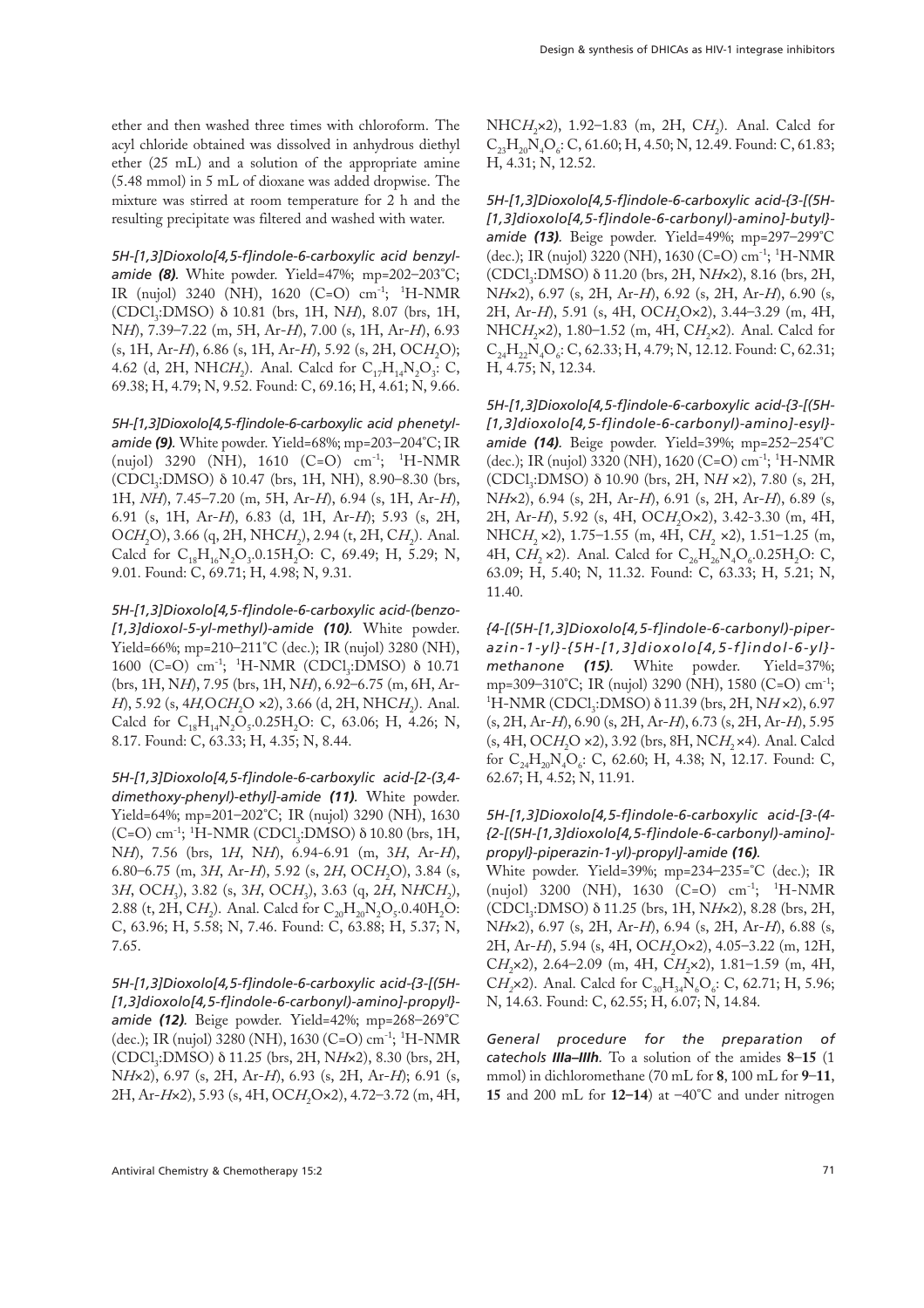atmosphere,  $1M$   $BBr_3$  solution in dichloromethane (4 mmol for 8–11 and 8 mmol for 12–15) was added. The mixture was stirred under nitrogen atmosphere at the indicated temperature (–40°C for the amides **8–11** and 0°C for **12–14**) for 4 h. The reaction was quenched with methanol, washed three times with methanol and the solvents were removed under reduced pressure. The crude product was purified following method A) or B), depending on the amides. Method A) consisted of silica gel flash column chromatography (eluent petroleum ether–ethyl acetate 4:6 for **IIIa** and **IIIb** or ethyl acetate for **IIIc** and **IIId** or chloroform–methanol 7:3 for **IIIg**) and trituration of the solid with diethyl ether-petroleum ether to provide a powder that was filtered off and collected. Method B) consisted of washing with water and trituration of the solid with diethyl ether for **IIIe**, **IIIf** and **IIIh**.

*5,6-Dihydroxy-1H-indole-2-carboxylic acid-benzyl-amide (IIIa).* White powder. Yield=42%; mp=219–221°C; IR (nujol) 3380 (OH), 3280 (NH), 1630 (C=O) cm-1; <sup>1</sup>H-NMR (CDCl<sub>3</sub>:DMSO) δ 10.05 (brs, 1H, N*H*), 8.02 (brs, 1H, O*H*), 7.86–7.69 (m, 2H, OH and N*H*), 7.42–7.19 (m, 5H, Ar-*H*), 7.00 (s, 1H, Ar-*H*), 6.90 (s, 2H, Ar-*H*), 4.60 (d, 2H, NHC*H*<sub>2</sub>). Anal. Calcd for  $C_{6}H_{14}N_{2}O_{3}$ : C, 68.07; H, 5.00; N, 9.92. Found: C, 68.21; H, 5.09; N, 9.77.

*5,6-Dihydroxy-1H-indole-2-carboxylic acid-phenetylamide (IIIb).* White powder. Yield=14%; mp=174–176°C; IR (nujol) δ 3240 (OH), 3300 (NH), 1620 (C=O) cm-1; <sup>1</sup>H-NMR (CDCl<sub>3</sub>:DMSO) δ 9.45 (brs, 1H, NH), 7.79 (brs, 1H, O*H*), 7.47 (brs, 1H, O*H*), 7.42–7.15 (m, 6H, Ar-*H* and N*H*), 7.02 (s,1H, Ar-*H*), 6.91 (s, 1H, Ar-*H*), 6.66 (s, 1H, Ar-H), 3.68 (q, 2H, NHCH<sub>2</sub>), 2.93 (t, 2H, CH<sub>2</sub>). Anal. Calcd for C<sub>17</sub>H<sub>16</sub>N<sub>2</sub>O<sub>3</sub>: C, 68.91; H, 5.44; N, 9.45. Found: C, 69.05; H, 5.57; N, 9.30.

*5,6-Dihydroxy-1H-indole-2-carboxylic acid-(3,4-dihydroxy-benzyl-)-amide (IIIc).* Grey powder. Yield=15%; mp=265–267°C (dec.); IR (nujol) 3400 (OH), 3320 (NH), 1630 (C=O) cm<sup>-1</sup>. <sup>1</sup>H-NMR (CDCl<sub>3</sub>:DMSO) δ 10.76 (brs, 1H, N*H*), 8.74 (brs, 2H, O*H*×2), 8.31 (brs, 2H, O*H*×2), 7.60 (brs, 1H, N*H*), 6.98–6.71 (m, 4H, Ar-*H*), 6.70–6.52 (m, 2H, Ar-*H*), 4.32–4.05 (m, 2H, NHC*H*<sub>2</sub>). Anal. Calcd for  $C_{16}H_{14}N_2O_5$ : C, 61.14; H, 4.49; N, 8.91. Found: C, 61.22; H, 4.44; N, 8.99.

*5,6-Dihydroxy-1H-indole-2-carboxylic acid-(3,4-dihydroxy-phenyl-ethyl)-amide (IIId).* White powder. Yield=47%; mp=221–223°C (dec.); IR (nujol) 3280 (NH), 3320 (OH), 1620 (C=O) cm<sup>-1</sup>; <sup>1</sup>H-NMR (CDCl3:DMSO) δ 10.59 (brs, 1H, N), 8.48 (brs, 4H, O*H*×4), 7.92 (brs, 1H, N*H*), 6.91–6.62 (m, 5H, Ar-*H*), 6.50 (d, 1H, Ar-*H*), 3.60–3.42 (m, 2H, NHC*H*<sub>2</sub>), 2.71 (t, 2H, C*H*<sub>2</sub>). Anal. Calcd for C<sub>17</sub>H<sub>16</sub>N<sub>2</sub>O<sub>5</sub>: C, 62.19; H, 4.91; N, 8.53. Found: C, 61.97; H, 5.04; N, 8.66.

*5,6-Dihydroxy-1H-indole-2-carboxylic acid-{3-[(5,6 dihydroxy-1H-indole-2-carbonyl)-amino]-propyl} amide (IIIe).* Grey powder. Yield=29%; mp=208–210°C (dec.); IR (nujol) 3380 (OH), 3280 (NH), 1630 (C=O) cm<sup>-1</sup>; <sup>1</sup>H-NMR (CDCl<sub>3</sub>:DMSO) δ 10.85 (brs, 2H, N*H*×2), 8.28 (brs, *4H*, O*H*×4), 7.92 (brs, 2H, N*H*×2), 6.89 (s, 4H, Ar-*H*), 6.86 (s, 2H, Ar-*H*), 3.62–3.34 (m, 4H, CH<sub>2</sub>×2), 2.05-2.76 (m, 2H, CH<sub>2</sub>). Anal. Calcd for  $C_{21}H_{20}N_{4}O_{6}.0.15H_{2}O$ : C, 59.05; H,  $4.79$ ; N, 13.12. Found: C, 59.26; H, 4.87; N, 13.11.

*5,6-Dihydroxy-1H-indole-2-carboxylic acid-{3-[(5,6 dihydroxy-1H-indole-2-carbonyl)-amino]-butyl}-amide (IIIf).* Grey powder. Yield=59%; mp=304–306°C (dec.); IR (nujol) 3400 (OH), 3200 (NH), 1630 (C=O) cm<sup>-1</sup>; <sup>1</sup>H-NMR (CDCl<sub>3</sub>:DMSO) δ 10.71 (brs, 2H, NH×2), 8.80–8.00 (brs, 4H, O*H*×4), 8.04 (brs, 2H, N*H*×2), 6.90 (s, 2H, Ar-*H*), 6.86 (s, 4H, Ar-*H*), 3.48–3.23 (m, 4H, NHC*H*<sub>2</sub>×2), 1.80-1.55 (m, 4H, C*H*<sub>2</sub>×2). Anal. Calcd for  $C_{22}H_{22}N_{4}O_{6}$ : C, 60.27; H, 5.06; N, 12.78. Found: C, 60.38; H, 4.89; N, 12.82.

*5,6-Dihydroxy-1H-indole-2-carboxylic acid-{3-[(5,6 dihydroxy-1H-indole-2-carbonyl)-amino]-esyl}-amide (IIIg).* Red powder. Yield=26%; mp=201–204°C (dec.); IR (nujol) 3300 (OH), 3200 (NH), 1610 (C=O) cm-1; <sup>1</sup>H-NMR (CDCl<sub>3</sub>:DMSO) δ 10.75 (brs, 2H, NH×2), 8.10–7.98 (brs, 2H, O*H*×2), 7.90–7.65 (brs, 4H, O*H*×2 and N*H*×2), 6.86 (s, 2H, Ar-*H*), 6.83 (s, 4H, Ar-*H*), 3.43-3.22 (m, 4H, NHC*H*<sub>2</sub>×2), 1.75-1.55 (m, 4H, C*H*<sub>2</sub>×2), 1.50–1.25 (m, 4H, C*H*<sub>2</sub>×2). Anal. Calcd for  $C_{24}H_{26}N_{4}O_{6}$ .0.30H<sub>2</sub>O: C, 61.09; H, 5.68; N, 11.87. Found: C, 61.28; H, 5.88; N, 12.08.

#### *{4-[(5,6-Dihydroxy-1H-indole-2-carbonyl)-piperazin-1 yl}-{5,6-dihydroxy-1H-indol-2-yl}-methanone (IIIh).*

Grey powder. Yield=55%; mp=242–244°C (dec.); IR (nujol) 3380 (OH), 3280 (NH), 1640 (C=O) cm<sup>-1</sup>; <sup>1</sup>H-NMR (DMSO) δ 11.25 (brs, 2H, N*H* ×2), 9.23 (s, 2H, O*H*), 8.76 (s, 2H, O*H*), 7.12 (s, 2H, Ar-*H*), 6.91 (s, 2H, Ar-*H*), 4.13 (m, 8H, NC*H*<sub>2</sub>×4). Anal. Calcd for  $C_{22}H_{20}N_{4}O_{6}$ : C, 65.55; H, 4.62; N, 12.84. Found: C, 65.71; H, 4.45; N, 12.95.

*Preparation of 5,6-dimethoxy-1H-indole-2-carboxylic acid-pentafluorophenyl-ester (6).* A solution of the acid **5b** (9.94 mmol), pentafluorophenol (10.93 mmol) and dicycloexylcarbod**ii**mide (9.94 mmol) in 80 mL of dioxane was stirred at room temperature for 4 h. After the suspen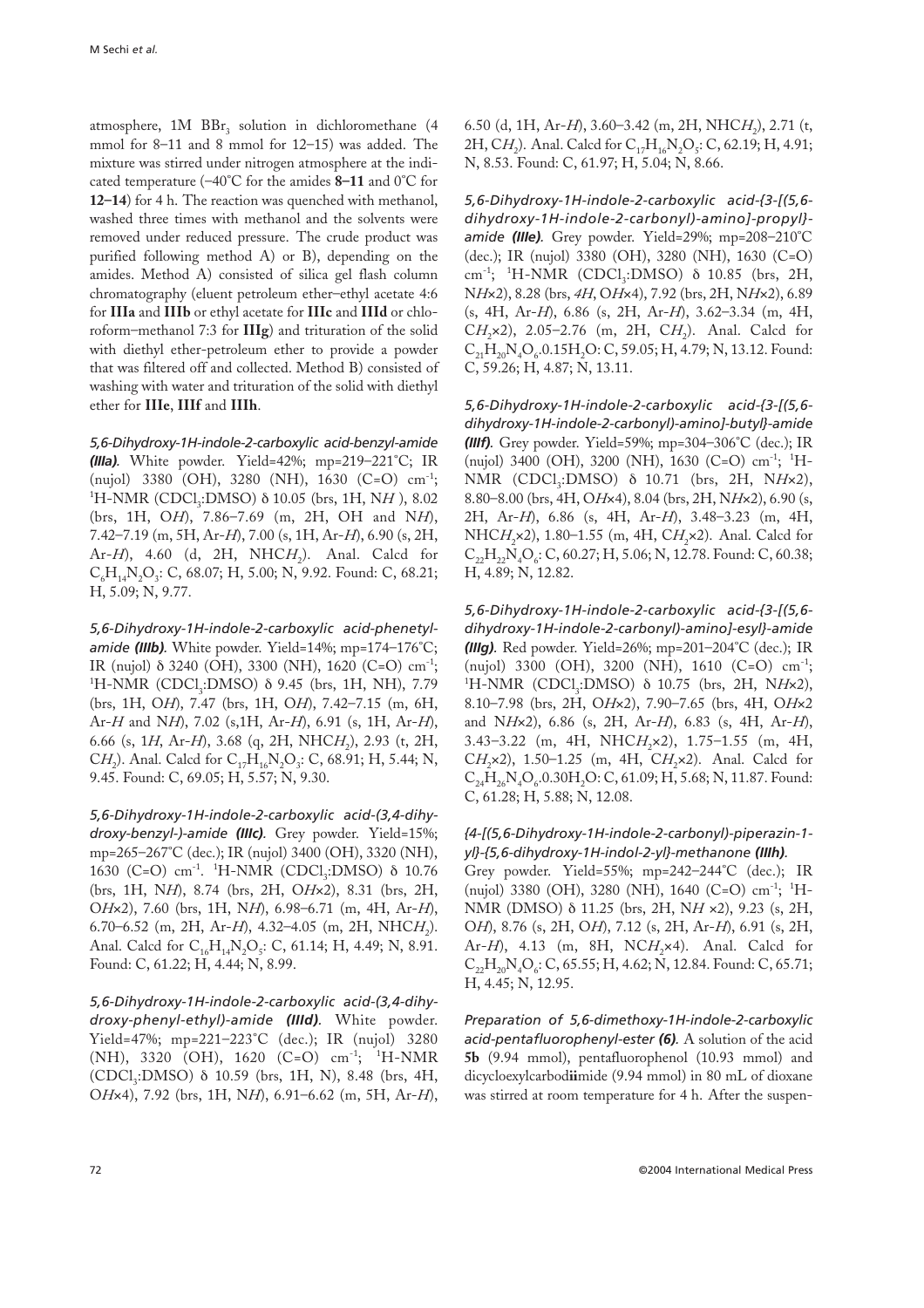sion of dicycloexylurea was filtered off, the filtrate was evaporated under reduced pressure. The yellow residue obtained was purified by silica gel flash column chromatography (eluent, petroleum ether-ethyl acetate 8:2). Yield=88%; mp=207–209°C; IR (nujol) 3340 (NH), 1700 (C=O) cm-1; <sup>1</sup>H-NMR (CDCL<sub>3</sub>) δ9.22 (brs, 1H, N*H*), 7.43 (s, 1H, Ar-*H*), 7.07 (s, 1H, Ar-*H*), 6.85 (s, 1H, Ar-*H*), 3.94 (s, 6H, OCH<sub>3</sub>  $\times$ 2). Anal. Calcd for C<sub>17</sub>H<sub>10</sub>F<sub>5</sub>NO<sub>4</sub>: C, 52.73; H, 2.60; N, 3.62. Found: C, 52.81; H, 2.75; N, 3.68.

*Preparation of 5,6-dihydroxy-1H-indole-2-carboxylic acid-pentafluorophenyl ester* (7). 1M BBr<sub>3</sub> solution in dichloromethane (3.7 mmol was added to a solution of **6** (1.23 mmol) in 20 mL dichloromethane at –40°C under nitrogen atmosphere. The solution was stirred at the same temperature for 4 h. After addition of water the resulting precipitate was filtered and thoroughly washed with water. Yield=32%; mp=220–221°C (dec.); IR (nujol) 3420 (OH), 3340 (NH), 1700 (C=O) cm<sup>-1</sup>; <sup>1</sup>H-NMR (CDCl<sub>3</sub>:DMSO) δ 10.68 (brs, 1H, N*H*), 8.23 (brs, 1H, O*H*), 8.01 (brs, 1H, O*H*), 7.31 (d, 1H, Ar-*H*), 7.07 (s, 1H, Ar-*H*), 6.96 (s, 1H, Ar-*H*). Anal. Calcd for  $C_{15}H_{6}F_{5}NO_{4}$ : C, 50.16; H, 1.68; N, 3.90. Found: C, 49.95; H, 1.73; N, 3.99.

# *Preparation of 5,6-Dihydroxy-1H-indole-2-carboxylic acid-[3-(4-{2-[(5,6-dihydroxy-1H-indole-2-carbonyl) amino]-propyl}-piperazin-1-yl)-propyl]-amide (IIIi).*

A solution of **7** (0.83 mmol) and 1,4-bis-(3-aminopropyl) piperazine (0.27 mmol) in 5 mL of anhydrous DMF was stirred, at 65°C under nitrogen atmosphere, for 16 h. After addition of water the resulting precipitate was filtered, washed with petroleum ether and triturated with diethyl ether to obtain a grey powder. Yield=21%; mp=278–281°C (dec.); IR (nujol) 3300 (OH), 1620 (C=O) cm-1; <sup>1</sup> H-NMR (CDCl3:DMSO) δ 11.02 (brs, 2H, N*H*), 6.92–6.81 (s, 4H, Ar-*H*), 6.60 (s, 2H, Ar-*H*), 4.10–3.32 (m, 12H, C*H*<sub>2</sub>×6), 2.72–2.34 (m, 4H, NHC*H*<sub>2</sub>×2), 1.62–1.88 (m, 4H, CH<sub>2</sub>×2). Anal. Calcd for C<sub>20</sub>H<sub>24</sub>N<sub>c</sub>O<sub>c</sub>: C, 61.08; H, 6.22; N, 15.26. Found: C, 61.27; H, 6.26; N, 15.03.

#### Biology

*Materials, chemicals and enzymes.* All compounds were dissolved in DMSO and the stock solutions were stored at –20°C. The γ [ 32P]-ATP was purchased from either Amersham Biosciences or ICN. The expression systems for the wild-type IN and soluble mutant INF185KC280S were generous gifts of Dr Robert Craigie, Laboratory of Molecular Biology, NIDDK, NIH, Bethesda, Md., USA. The expression system for the cysteine mutant enzymes was a generous gift of Dr Anna Marie Skalka, Fox Chase Cancer Center, Philadelphia, Pa., USA and the proteins were prepared as previously described (Yi *et al.*, 1999; Asante-Appiah *et al.*, 1998).

*Preparation of oligonucleotide substrates.* The oligonucleotides 21top, 5′-GTGTGGAAAATCTCTAGCAGT-3′ and 21bot, 5′-ACTGCTAGAGATTTTCCACAC-3′ were purchased from Norris Cancer Center Core Facility (University of Southern California) and purified by UV shadowing on polyacrylamide gel. To analyse the extent of 3′-processing and strand transfer using 5′-end labelled substrates, 21top was 5′-end labelled using T4 polynucleotide kinase (Epicentre, Madison, Wis., USA) and γ [ 32P]-ATP (Amersham Biosciences or ICN). The kinase was heatinactivated and 21bot was added in 1.5-molar excess. The mixture was heated at 95°C, allowed slowly cool to room temperature, and run through a spin 25 mini-column (USA Scientific) to separate annealed double-stranded oligonucleotide from unincorporated material.

*Integrase assays.* To determine the extent of 3′-processing and strand transfer, wild-type IN was preincubated at a final concentration of 200 nM with the inhibitor in reaction buffer (50 mM NaCl, 1 mM HEPES, pH 7.5, 50 µM EDTA, 50 µM dithiothreitol, 10% glycerol (w/v), 7.5 mM MnCl<sub>3</sub>, 0.1 mg/ml bovine serum albumin, 10 mM 2-mercaptoethanol, 10% dimethyl sulphoxide and 25 mM MOPS, pH 7.2) at 30°C for 30 min. Then, 20 nM of the 5′-end 32P-labelled linear oligonucleotide substrate was added, and incubation was continued for an additional 1 h. Reactions were quenched by the addition of an equal volume (16 µl) of loading dye (98% deionized formamide, 10 mM EDTA, 0.025% xylene cyanol and 0.025% bromophenol blue). An aliquot (5 µl) was electrophoresed on a denaturing 20% polyacrylamide gel (0.09 M tris-borate pH 8.3, 2 mM EDTA, 20% acrylamide, 8M urea).

Gels were dried, exposed in a PhosphorImager cassette, analysed using a Typhoon 8610 Variable Mode Imager (Amersham Biosciences) and quantitated using ImageQuant 5.2. Percent inhibition (%I) was calculated using the equation  $\%$  *I=100 X [1–D–C)/(N–C)]*, where C, N and D are the fractions of 21-mer substrate converted to 19-mer (3′-processing product) or strand transfer products for DNA alone, DNA plus IN and IN plus drug, respectively. The  $IC_{50}$  values were determined by plotting the logarithm of drug concentration versus percent inhibition to obtain concentration that produced 50% inhibition.

#### Cell culture and drug preparation

Human tumour-derived ovarian (HEY) cells were cultured in RPMI 1640 media supplemented with 10% fetal bovine serum (FBS) and 2 mM L-glutamine at 37°C in a humidified atmosphere of 5%  $\text{CO}_2$ . Drugs were prepared in DMSO at a concentration of 10 mM stock solution and stored at –20°C. Further dilutions were freshly made in PBS.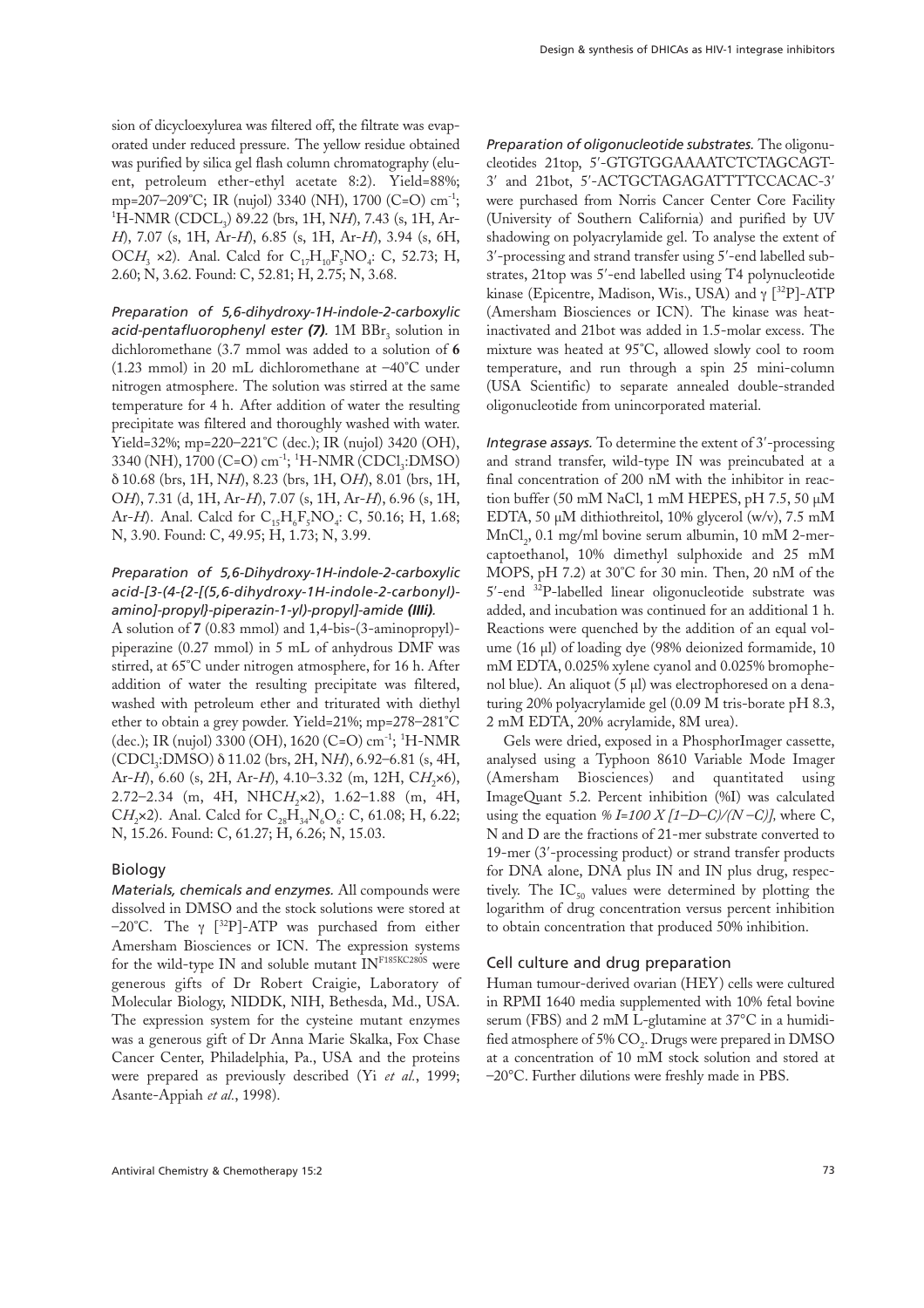| Cpds | 3'-Processing<br>$IC_{50}(\mu M)$ | Strand transfer<br>$IC_{50} (\mu M)$ |      | $CC_{50}(\mu M)$<br>CEM cells | $EC_{50}(\mu M)$<br>CEM cells | $CC_{50}(\mu M)$<br><b>HEY</b> cells |
|------|-----------------------------------|--------------------------------------|------|-------------------------------|-------------------------------|--------------------------------------|
|      | Soluble mutant                    | Soluble mutant                       | C65S |                               |                               |                                      |
| ı    | 5                                 | 5                                    | 10   |                               |                               |                                      |
| Ш    | $6.5 \pm 1$                       | $6.0 \pm 1$                          |      | <b>ND</b>                     | <b>ND</b>                     | >20                                  |
| Illa | $25 + 5$                          | $29 + 11$                            |      | 29                            | $>29$                         | >20                                  |
| IIIb | $3.5 \pm 0.2$                     | $2.6 \pm 0.4$                        |      | 24                            | >24                           | >20                                  |
| Illc | $11 \pm 2$                        | 3±1                                  |      | 33                            | >33                           | >20                                  |
| IIId | $16 \pm 2$                        | $12 \pm 1$                           |      | 10                            | >10                           | >20                                  |
| Ille | $4.2 \pm 1.2$                     | 4±2                                  | 6    | 3.6                           | > 3.6                         | >20                                  |
| IIIf | 3±1                               | $2.3 \pm 1.3$                        | 4    | 26                            | $>26$                         | >20                                  |
| Illg | $46 \pm 6$                        | $18 + 1$                             |      | 26                            | $>26$                         | >20                                  |
| IIIh | $3.6 \pm 2.2$                     | $4.4 \pm 0.7$                        | 0.4  | <b>ND</b>                     | <b>ND</b>                     | $>20$                                |
| IIIi | 5±1                               | $2.6 \pm 1.1$                        |      | 88                            | >88                           | >20                                  |
| 8    | >100                              | >100                                 |      | >200                          | >200                          | >20                                  |
| 9    | >100                              | >100                                 |      | $>200$                        | >200                          | >20                                  |
| 10   | >100                              | >100                                 |      | $>200$                        | >200                          | >20                                  |
| 11   | >100                              | >100                                 |      | >200                          | >200                          | >20                                  |
| 12   | >100                              | >100                                 |      | >200                          | $>200$                        | <b>ND</b>                            |
| 13   | >100                              | >100                                 |      | $>200$                        | >200                          | 3±1                                  |
| 14   | >100                              | >100                                 |      | $>200$                        | >200                          | $0.1 \pm 0.01$                       |
| 15   | >100                              | >100                                 |      | >200                          | >200                          | $20 \pm 8$                           |
| 16   | <b>ND</b>                         | <b>ND</b>                            |      | <b>ND</b>                     | <b>ND</b>                     | <b>ND</b>                            |

**Table 1.** Inhibition of HIV-1 integrase catalytic activities, cytotoxicity and antiviral activities of title compounds **I, II**, **IIIa–i** and intermediates **8–16**

CC<sub>50</sub> cytotoxic concentration 50%; EC<sub>50</sub>, effective concentration 50%; MTT, cytotoxicity assay using ovarian carcinoma cells; ND, not<br>determined.

| Ligand      | $\mathrm{*N_{tot}}$ | $f_{\rm occ}$ | $\mathbf{A}$ <sup>+</sup> $\Delta$ <b>G</b> <sub>bind</sub> | H-bonds                          |
|-------------|---------------------|---------------|-------------------------------------------------------------|----------------------------------|
| Ш           | 27                  | 5/5           | $-5.81$                                                     | D64, C65, T66, K156, K159        |
| Illa        | 14                  | 14/8          | $-5.26$                                                     | D64, H67, N155, K159             |
| <b>IIIb</b> | 6                   | 21/11         | $-5.42$                                                     | D64, C65, K159                   |
| <b>Illc</b> | 12                  | 22/10         | $-5.06$                                                     | D64, T66, H67, Q148, N155, K159  |
| IIId        | 6                   | 28/9          | $-5.39$                                                     | D64, T66, T115, F139, K156       |
| <b>Ille</b> | 4                   | 35/9          | $-6.74$                                                     | C65, T66, P142, N144, Q148, N155 |
| <b>IIIf</b> | 6                   | 40/5          | $-6.40$                                                     | T66, P142, N144, K159            |
| Illg        |                     | 48/2          | $-5.60$                                                     | T66, N144, S147, N155            |
| <b>IIIh</b> | 13                  | 19/9          | $-6.30$                                                     | N155, K156, K159                 |
| IIIi        |                     | 46/4          | $-6.09$                                                     | D64, T66, H67, Q146, K159        |

\*Total number of clusters. † Number of distinct conformational clusters found out of 50 runs/number of multi-member conformational clusters. ‡ Estimated free binding energy (kcal/mol).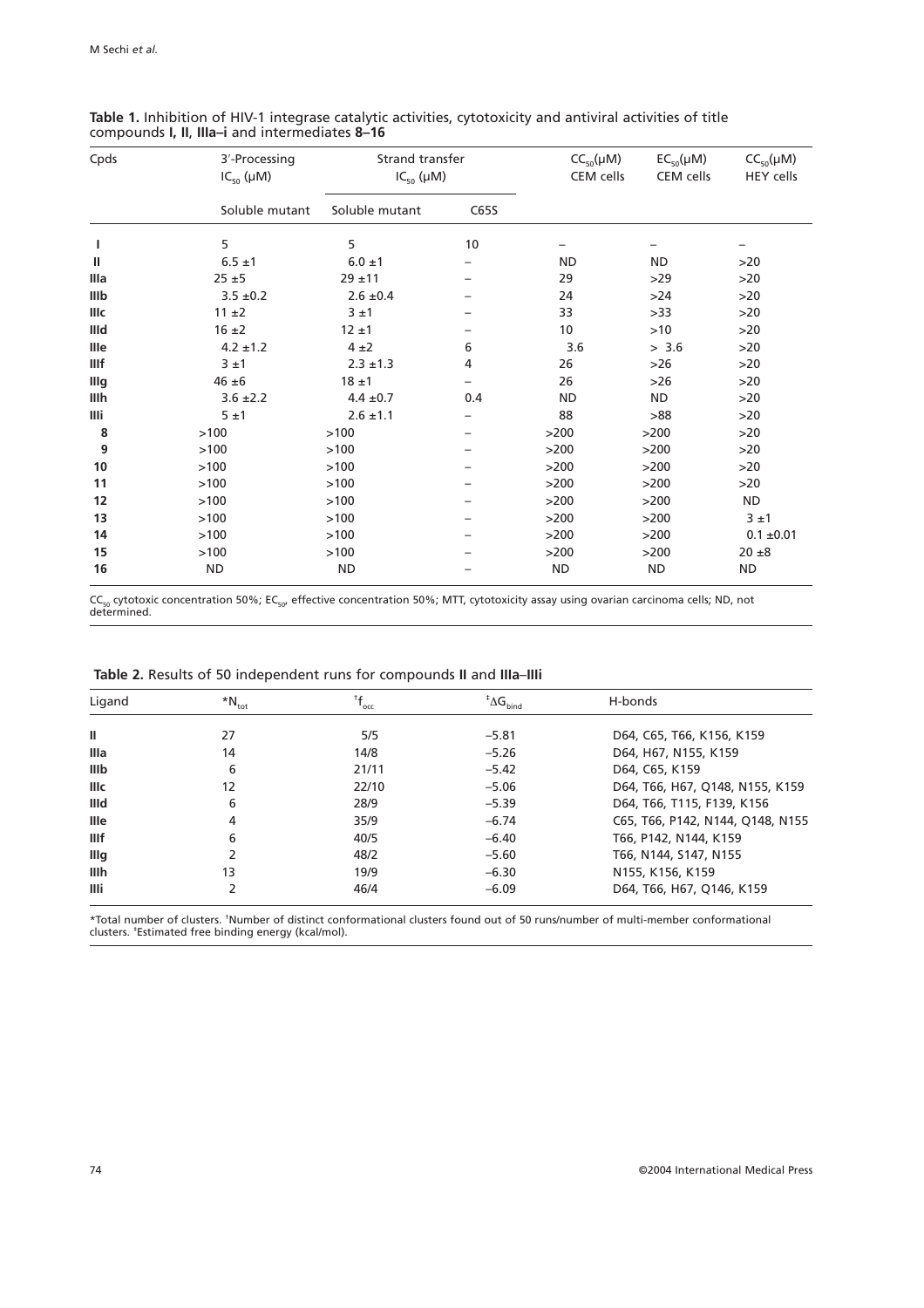

i) CH<sub>3</sub>ONa, CH<sub>3</sub>OH, –15°C for 4 h; ii) xylene, reflux for 15 min; iii) 12% KOH reflux for 1 h; iv) PCl5, Et<sub>2</sub>O, appropriate amine, rt; v) pentafluorophenol, dioxane, r.t. for 4 h; vi) BBr<sub>3</sub>, CH<sub>2</sub>Cl<sub>2</sub>, H<sub>2</sub>O, –40°C for 4 h; vii) and viii) BBr<sub>3</sub>, CH<sub>2</sub>Cl<sub>2</sub>, CH<sub>3</sub>OH, –40°C for 4 h; ix) DMF, 1,4-bis(amino-<br>propyl)-piperazine, 65°C for 16 h.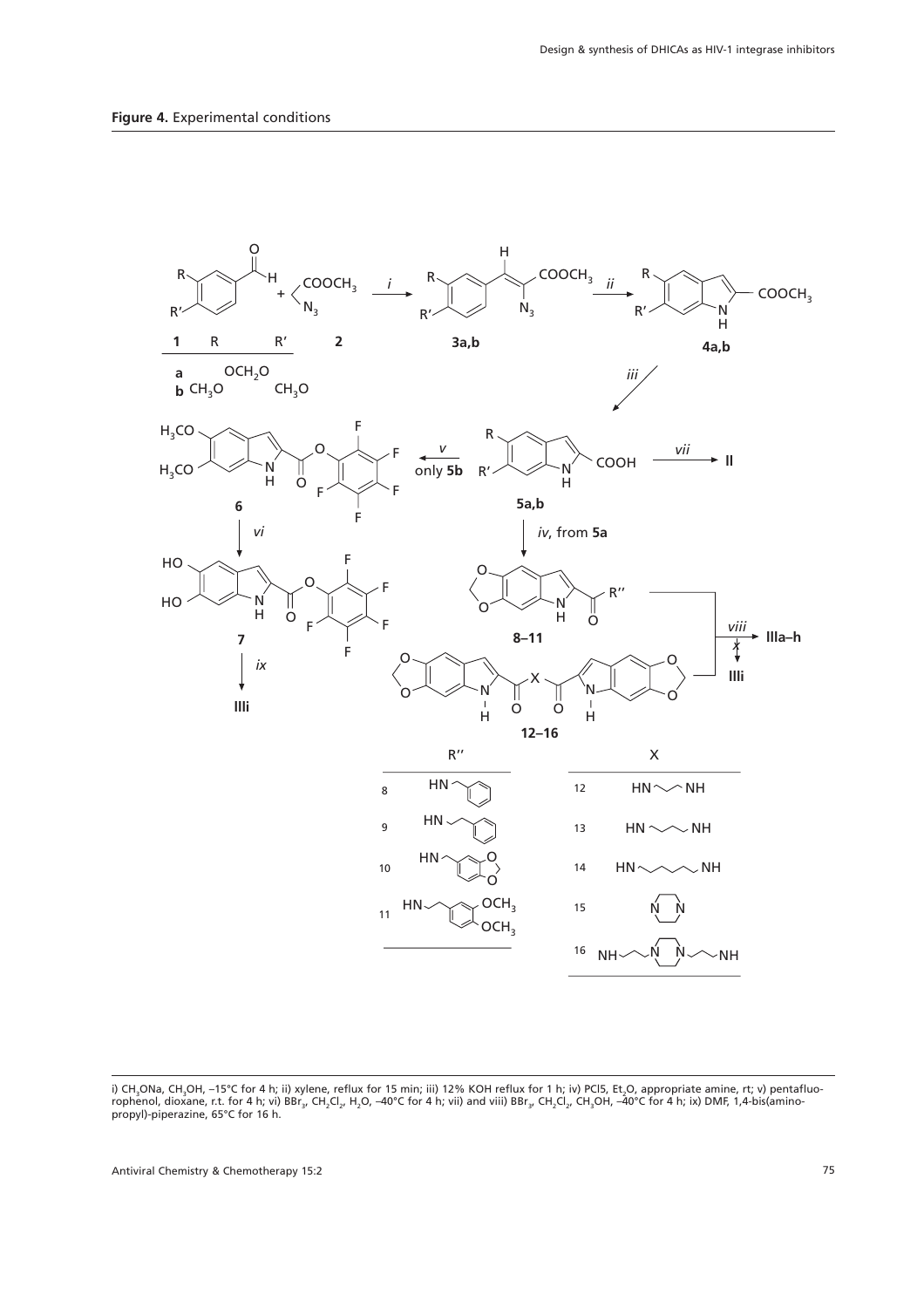# Cell viability assay

The cytotoxicity of all drugs was assessed by MTT assay. Briefly, ovarian cancer cells were seeded at a density of 4000 cells/well in 96-well microtitre plates and allowed to attach. Cells were subsequently treated with a continuous exposure to the drugs for 72 h. An MTT solution (at a final concentration of 0.5 mg/ml) was added to each well and cells were incubated for 4 h at 37°C. After removal of the media, DMSO was added and the absorbance was read at 570 nm.

# Anti-HIV assays in cultured cell lines

The anti-HIV drug testing performed at the NCI was based on a protocol described by Weislow *et al.* (1989). In brief, all compounds were dissolved in DMSO and diluted in 1:100 in cell culture medium. Exponentially growing T4 lymphocytes (CEM cell line) were added at 5000 cells per well. Frozen virus stock solutions were thawed immediately before use, suspended in complete medium to yield the desired multiplicity of infection  $(-0.1)$  and added to the microtitre wells, resulting in a 1:200 final dilution of the compound. Uninfected cells with the compound served as a toxicity control, and infected and uninfected cells without the compound served as basic controls. Cultures were incubated at 37°C in a 5% CO<sub>2</sub> atmosphere for 6 days. The tetrazolium salt, XTT [2,3-bis (2-methoxy-4-nitro-5-sulphenyl)-2H-tetrazolium-5-carboxamide], was added to all wells and cultures were incubated to allow formazan colour development by viable cells. Individual wells were analysed spectrophotometrically to quantitate formazan production, and in addition were viewed microscopically for detection of viable cells and confirmation of protective activity.

## Molecular modelling

Title compounds **II** and **IIIa–IIIi** were constructed with standard bond lengths and angles from the fragment database with MacroModel 6.0 (1997) using a Silicon Graphics O2 workstation running IRIX 6.3. Sybyl 6.2 (2001) was used as graphics platform. Compounds were modelled in neutral form by standard molecular mechanics procedures, with the single exception of DHICA (**II**). Because the carboxylic group of compound **II** has a pKa of ~5 under physiological conditions, we used the deprotonated form for our modelling studies. Docking calculations were performed on HP Exemplar Parallel Server V2200 running HP UX 11.0. The atomic charges were assigned using the Gasteiger-Marsili procedure (Gasteiger *et al.*, 1980). Minimization of structures was performed with the MacroModel/BachMin 6.0 program using the AMBER force fields. Extensive conformational search was carried out using the Monte Carlo/Energy minimization (Chang *et al.*, 1989) for all the compounds considered in the study (Ei-Emin<5 Kcal/mol, energy difference between the generated conformation and the current minimum).

The subunit A of (PDB 1QS4) of the IN-5CITEP complex was selected for all docking studies. The missing residues at positions 141–144 in this subunit were incorporated from monomer B of the IN structure PDB 1BIS after superimposition of the backbones of residues 135–140 and 145–150, as reported previously (Sotriffer *et al.*, 2000). Docking was performed with version 3.05 of the program AutoDock (Morris *et al.*, 1998), using the new empirical free energy function and the Lamarckian protocol as described (Morris *et al.*, 1996).

# **Results**

## Chemistry

The synthetic approach to compounds **5a** and **5b** and **8**–**16** used as starting material for the preparation of **II**, **IIIa**–**IIId** and **IIIe**–**IIIi** is depicted in Figure 4. Starting from the aldehydes **1a** and **1b** and methyl azidoacetate **2**, azidocinnamates **3a** and **3b** were prepared in high yield according to the Hemetsberger reaction (Hemetsberger *et al*., 1970; Knittel, 1985; Sechi *et al.*, Design and synthesis of novel indole β-diketo acid derivatives as HIV-1 integrase inhibitors, under review). Intermediates **3a** and **3b** were converted into the esters **4a** and **4b** in refluxing xylene from which, on alkaline hydrolysis, the expected acids **5a** and **5b** were obtained in 98% yields. Deprotection of the catechol moiety with  $BBr<sub>3</sub>$  in dichloromethane at  $-40^{\circ}$ C gave the expected DHICA II (Figure 4).

The intermediate 5a was treated with PCl<sub>z</sub> and the acyl chloride was then coupled with the appropriate amines to give the amides **8–16**. Deprotection of the catechol moiety was carried out as described above to obtain the desired compounds **IIIa-IIIh**. Since compound **IIIi** could not be obtained by this route, we used the intermediate **5b** that was converted into the pentaflurophenyl ester **6**. The latter was first deprotected into **7** and then reacted with 1,4-bis(aminopropyl)-piperazine in DMF at 65°C to give **IIIi** in 21% yield.

## Inhibition of HIV-1 IN catalytic activities

Table 1 summarizes the *in-vitro* results of the title compounds **II**, **IIIa–IIIi** and intermediates **8–16**. Inhibition of IN catalytic activities, 3′-processing and strand transfer reactions were carried out using oligonucleotide-based assays as described (Neamati *et al.*, 2002). All target compounds (**II** and **IIIa–IIIi**) showed anti-IN activity in enzyme assays at low micromolar concentrations. In general, all the tested compounds showed equal potency against both 3′-processing and strand-transfer activities of purified IN. This fact prompted us to postulate that most of these compounds are tightly bound to the pre-assembled IN-DNA complex.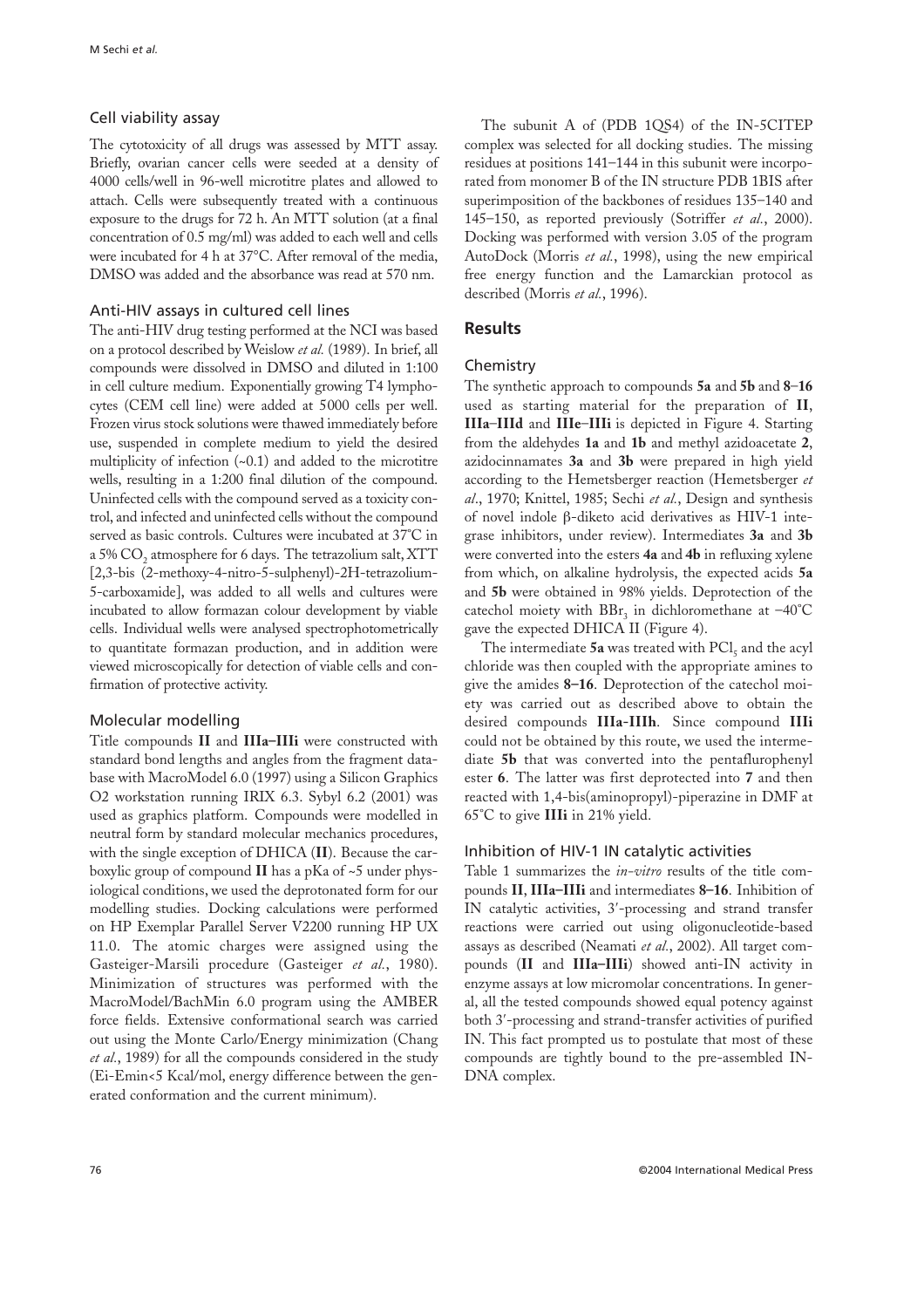**Figure 5.** Graphical representation of hypothetical binding modes for monomers **II**, **IIIb**, **IIIc** and dimers **IIIf**, **IIIi**



WBR, west binding region; EBR, east binding region. Mg<sup>2+</sup> ion is shown in magenta.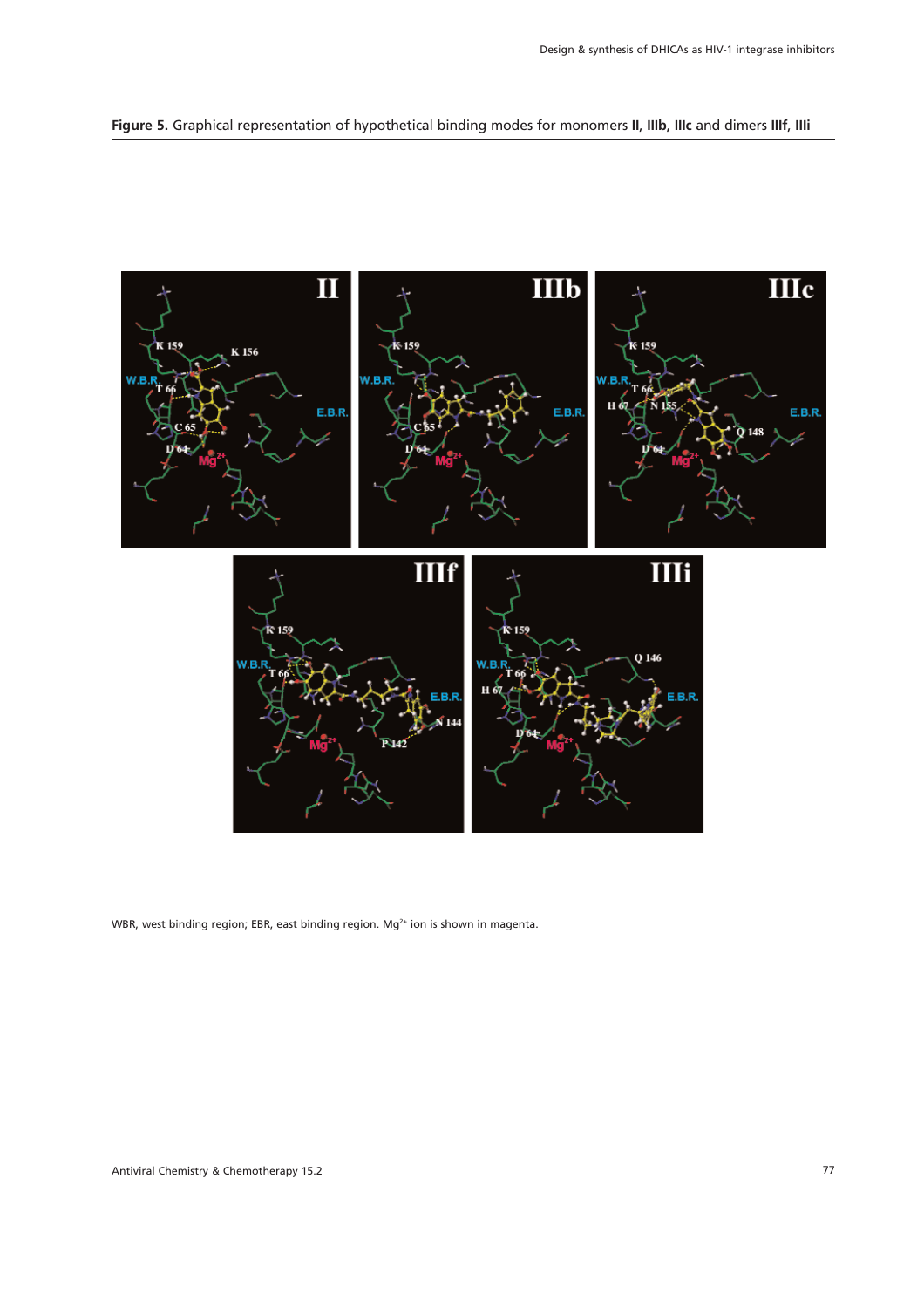|  |  | Table 3. Analysis of elements |
|--|--|-------------------------------|
|  |  |                               |

|                  |                                     | Theoretical    |      |       |       |      |       |
|------------------|-------------------------------------|----------------|------|-------|-------|------|-------|
| No.              | Formula                             | $C\%$          | H%   | N%    | $C\%$ | H%   | N%    |
| 4a               | $C_{11}H_9NO_4$                     | 60.27          | 4.14 | 6.39  | 60.31 | 4.25 | 6.19  |
| 4b               | $C_{12}H_{13}NO_4$                  | 61.27          | 5.57 | 5.95  | 61.34 | 5.70 | 6.11  |
| 5a               | $C_{10}H_7NO_4$                     | 58.54          | 3.44 | 6.83  | 58.60 | 3.21 | 6.97  |
| 5b               | $C_{11}H_{11}NO_4$                  | 59.73          | 5.01 | 6.33  | 59.55 | 4.97 | 6.45  |
| 6                | $C_{17}H_{10}F_5NO_4$               | 52.73          | 2.60 | 3.62  | 52.81 | 2.75 | 3.68  |
| 7                | $C_{15}H_{6}F_{5}NO_{4}$            | 50.16          | 1.68 | 3.90  | 49.95 | 1.73 | 3.99  |
| 8                | $C_{12}H_{14}N_{2}O_{3}$            | 69.38          | 4.79 | 9.52  | 69.16 | 4.61 | 9.66  |
| $\boldsymbol{9}$ | $C_{18}H_{16}N_2O_3O.15H_2O$        | 69.49          | 5.29 | 9.01  | 69.71 | 4.98 | 9.31  |
| 10               | $C_{18}H_{14}N_2O_5.0.25H_2O$ 63.06 |                | 4.26 | 8.17  | 63.33 | 4.35 | 8.44  |
| 11               | $C_{20}H_{20}N_2O_5.0.40H_2O$ 63.96 |                | 5.58 | 7.46  | 63.88 | 5.37 | 7.65  |
| 12               | $C_{23}H_{20}N_4O_6$                | 61.60<br>62.33 | 4.50 | 12.49 | 61.83 | 4.31 | 12.52 |
| 13               | $C_{24}H_{22}N_{4}O_{6}$            |                | 4.79 | 12.12 | 62.31 | 4.75 | 12.34 |
| 14               | $C_{26}H_{26}N_4O_6.0.25H_2O$       | 63.09          | 5.40 | 11.32 | 63.33 | 5.21 | 11.40 |
| 15               | $C_{24}H_{20}N_{4}O_{6}$            | 62.60          | 4.38 | 12.17 | 62.67 | 4.52 | 11.91 |
| 16               | $C_{30}H_{34}N_{6}O_{6}$            | 62.71          | 5.96 | 14.63 | 62.55 | 6.07 | 14.84 |
| $\mathbf{H}$     | $C_{\alpha}H_{7}NO_{A}$             | 55.96          | 3.65 | 7.25  | 55.77 | 3.69 | 7.13  |
| Illa             | $C_{16}H_{14}N_2O_3$                | 68.07          | 5.00 | 9.92  | 68.21 | 5.09 | 9.77  |
| IIIb             | $C_{17}H_{16}N_2O_3$                | 68.91          | 5.44 | 9.45  | 69.05 | 5.57 | 9.30  |
| IIIc             | $C_{16}H_{14}N_2O_5$                | 61.14          | 4.49 | 8.91  | 61.22 | 4.44 | 8.99  |
| IIId             | $C_{17}H_{16}N_2O_5$                | 62.19          | 4.91 | 8.53  | 61.97 | 5.04 | 8.66  |
| Ille             | $C_{21}H_{20}N_4O_6.0.15H_2O$       | 59.05          | 4.79 | 13.12 | 59.26 | 4.87 | 13.11 |
| <b>IIIf</b>      | $C_{22}H_{22}N_{4}O_{6}$            | 60.27          | 5.06 | 12.78 | 60.38 | 4.89 | 12.82 |
| Illg             | $C_{24}H_{26}N_4O_6.0.30H_2O$       | 61.09          | 5.68 | 11.87 | 61.28 | 5.88 | 12.08 |
| IIIh             | $C_{22}H_{20}N_{4}O_{6}$            | 65.55          | 4.62 | 12.84 | 65.71 | 4,45 | 12.95 |
| IIIi             | $C_{28}H_{34}N_6O_6$                | 61.08          | 6.22 | 15.26 | 61.27 | 6.26 | 15.03 |

## **Discussion**

**II**, **IIIb**, **IIIc**, **IIIf**, **IIIh** and **IIIi** with  $IC_{50}$  values ranging from 2–11 µM showed similar potency to that of reference compound **I** ( $IC_{50} = 5 \mu M$ ) (Zhang *et al.*, 2001) against purified IN.

The monomer **II** with  $IC_{50}=6.5 \pm 1 \mu M$  and 6  $\pm 1 \mu M$ against 3′-processing and strand transfer activities, respectively, proved to be one of the most potent compounds. The high potency of DHICA (**II**) could be explained by its unique arrangement in the IN active site, as detailed below. The interaction of catechol with K159, as well as D64 with indolic N-H and coordination with a  $Mg^{2+}$  cation in the IN active site, could be responsible for high inhibitory potency of compounds **IIIb** and **IIIc**. Substitution of the carboxyl group of **II** with amide functionality led to compound **IIIa**, which was about 5-fold less active. SAR studies suggested that the anti-IN activity of **IIIa** could be slightly increased, either by substitution of the aromatic hydrogen with a cathecol system (compare **IIIa** and **IIIc**), or by elongation of the alkylamide chain by one methylene unit (compare

**IIIa** and **IIIb**). A decrease in anti-IN potency was observed when a cathecol system was added to **IIIb** to obtain **IIId**. With the exception of **IIIg**, dimerization of **II** to obtain compounds **IIIe**–**IIIi** did not lead to a significant variation in activity. In the case of **IIIe**–**IIIg**, a rough correlation between length of linker and activity could be observed. In fact, the best activity was exhibited by compound **IIIf** with  $IC_{50s} = 3 \pm 1 \mu M$  and 2.3  $\pm 1.3 \mu M$  for 3<sup>'</sup>processing and strand transfer, respectively). Analogue **IIIg** was significantly less potent. Also, **IIIh** and its corresponding flexible analogue **IIIi** displayed potent inhibitory activities. On the other hand, the protected catechol intermediates 8–16 did not show significant activity at the highest tested concentration (200  $\mu$ M). This clearly indicates that the free catechol functionality is necessary for a strong interaction with the catalytic residues.

The above compounds potentially chelate divalent metal ions. In addition it has been proposed that compounds, such as mercaptosalicylhydrazides that chelate  $Mg^{2+}$  ions in the active site of IN, bind to the C65 residue (Neamati *et al.*, 2002). Therefore we wanted to test the hypothesis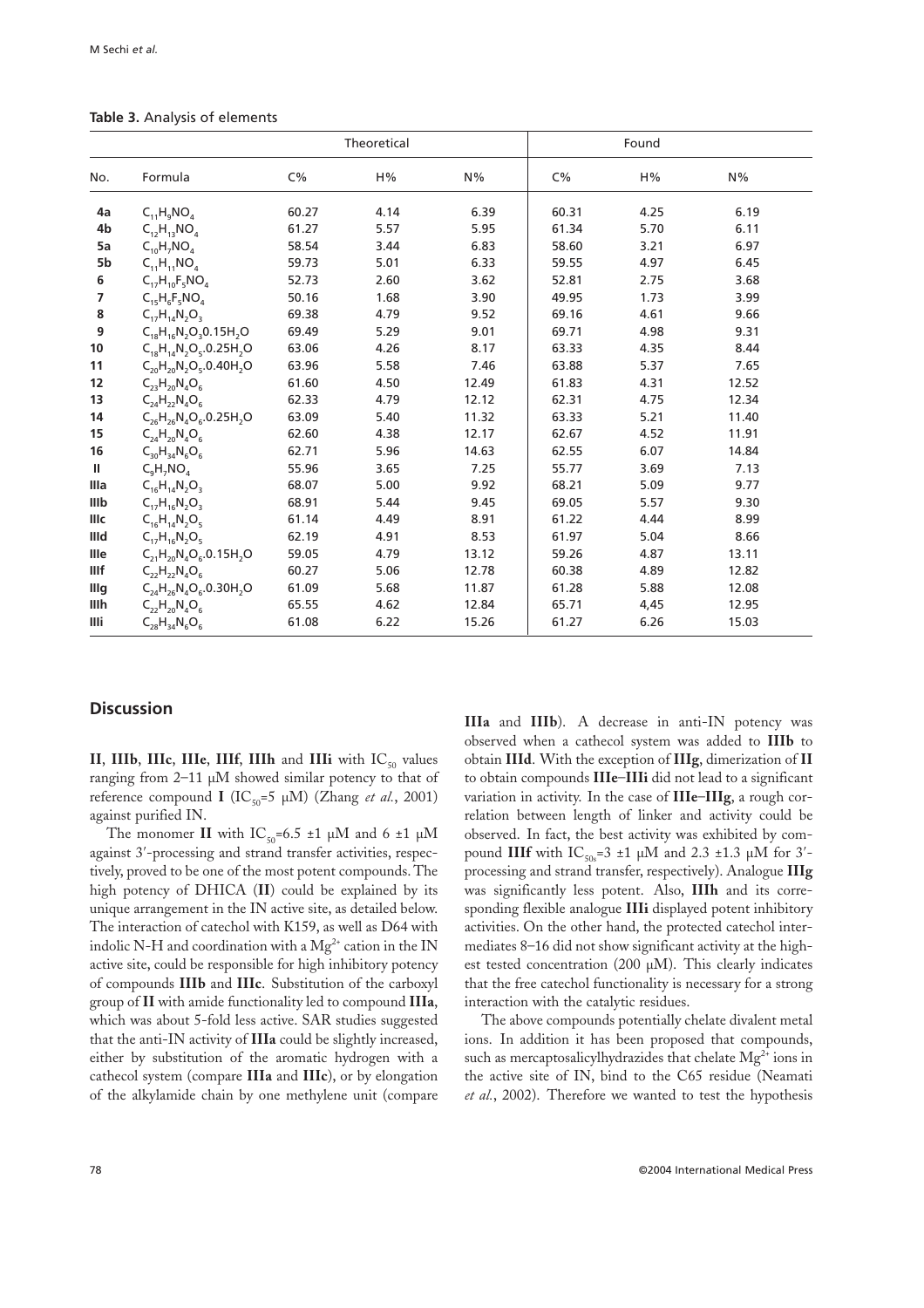that C65 binding is important for activity. The top-ranking compounds **IIIe**, **IIIf** and **IIIh** were active against the C65S (Yi *et al.*, 1999) mutant, which implies that this residue does not bind to these compounds. Interestingly, while **I** was half as active against the C65S mutant as the wild type IN (Zhang *et al.*, 2001), **IIIh** showed 10 times greater potency against the C65S mutant than the wild type IN. In this case, the mutation of Cys to Ser could be favourable for the inhibitory activity of **IIIh**. **IIIe** and **IIIf** inhibited both enzymes with similar potency. It is also noteworthy that **IIIe**, **IIIf** and **IIIh** were 1.6-, 2.5- and 25 fold more active than I against C65S, respectively.

#### Molecular modelling

Previously, several computational docking studies using the IN-5CITEP co-crystal structure (Goldgur *et al.*, 1999) were reported (Sotriffer *et al.*, 2000; Polanski *et al.*, 2002; Ouali *et al.*, 2000). We applied similar docking procedure to investigate the interactions of **II** and **IIIa**–**IIIi**, with the amino acid residues of the IN catalytic site. The results of clusterized docking runs with the most favourable free binding energy for each compound are given in Table 2. Graphical representations of top-ranking binding modes obtained for **II**, **IIIb**, **IIIc**, **IIIf** and **IIIi** showing the important residues involved in binding are depicted in Figure 5 and Table 3. According to docking results, the amino acid residues involved in the binding of title compounds located near the catalytic site were as follows: D64, C65, T66, H67, T115, F139, P142, N144, Q146, S147, Q148, N155, K156 and K159. Several of these were considered to be very important for the activity of IN (Neamati *et al.*, 2000) and to some have been previously shown to play a role in substrate binding (Sotriffer *et al.*, 2000). In general, different ligands showed different binding modes with some overlapping features, which were predicted as potential H-bonds and van der Waals interactions.

In order to better analyse the docking results, the structures of title compounds were divided into two main groups constituted by monomers **II**, **IIIa**–**IIId** and dimers **IIIe**–**IIIi**. Compound **II** was found to bind to both K156 and K159, two sites important for DNA and mononucleotide binding ( Jenkins *et al.*, 1997; Esposito *et al.*, 1998; Drake *et al.*, 1998). In addition, **II** also interacts with T66 (through the indole NH), D64 and C65, both residues located near the  $Mg^{2+}$  (through the indole catechol group). On the other hand, the active monomeric derivatives (**II**I**a**–**IIId**) showed different orientation patterns and binding modes within the IN active site. In fact, they form H-bonds with either K156 or K159 through the indole catechol (**IIIa**, **IIIb** and **IIId**) or the phenyl (**IIIc**) moieties. Moreover, they were found to share similar binding with D64 through their indole NH (**IIIb**–**IIId**) or carboxamide group (**IIIa**), and with either

C65 (**IIIb**) or T66 (**IIIc** and **IIId**) through the catechol groups of the indole (**IIIb** and **IIId**) or phenyl (**IIIc**) moieties.

The plane of the indole of **IIIa** is rotated by approximately 180° with respect to that of **IIIb** and **IIId**, and D64 interacts with the NH of the amide function rather than with the indolic NH. This could be the reason for the significantly lower anti-IN activity of **IIIa** with respect to **IIIb** and **IIId**. However, the opposite disposition in the **IIIc** site did not influence the activity. This observation can be consistent with the additional interaction by the indolic catechol with Q148. This confirms that the HIV-1 IN active site is quite large and relatively shallow and therefore able to accommodate large variations in ligand size and shape with different binding modes. The lower activity of the dimer **IIIg** may be explained considering that this compound does not interact with K156, K159 and D64, a recurrent motif important for activity.

Dimeric compounds **IIIe**–**IIIi** interact with additional binding regions and significantly differ on their positions on the IN active site. While half of the molecule occupies the same space as monomers (the west binding region, as discussed by Buolamwini *et al.*, 2002), the other half uses the area in front of the two catalytic aspartates but without contacting them (east binding region). With the exception of **IIIh**, all dimers establish H-bonds with T66 through one of the cathecol oxygens (interaction on the west region) while the other oxygen interacts with either C65 (**IIIe**) or K159 (**IIIf** and **IIIi**). The indole catechol of **IIIh** instead H-bonds with both K156 and K159. Moreover, indolic NH displayed H-bonding with either N155 (**IIIe** and **IIIh**) or D64 (**IIIi**) while the carboxamide group interacts with Q148 (**IIIe**) or D64 (**IIIi**). On the east binding region the other indole catechol portion establishes H-bonds with both P142 and N144 (**IIIe** and **IIIf**) and with either N144 (**IIIg**) or Q146 (**IIIi**). Our docking results indicated that the estimated free binding energy values and corresponding inhibition constant (Ki) values were, in general, higher than the  $IC_{50}$  values obtained experimentally.

#### Cytotoxicity and antiviral activity

Previously, it was shown that hydroxylated aromatics show significant cytotoxicity and some can cross-link proteins (Stanwell *et al.*, 1996). It was recently shown that catecholcontaining compounds are potent inhibitors of lipoxygenase and inhibit cell growth in low micromolar concentration (Simpson *et al.*, 2003). In our cancer screen, none of the target compounds showed significant activity against ovarian carcinoma cells. Interestingly, some of the protected compounds (**13**, **14** and **15**) showed significant cytotoxicity. Surprisingly **14** displayed high cytotoxicity against HEY cells ( $CC_{50}$ =0.1 ±0.01 µM) and studies are underway to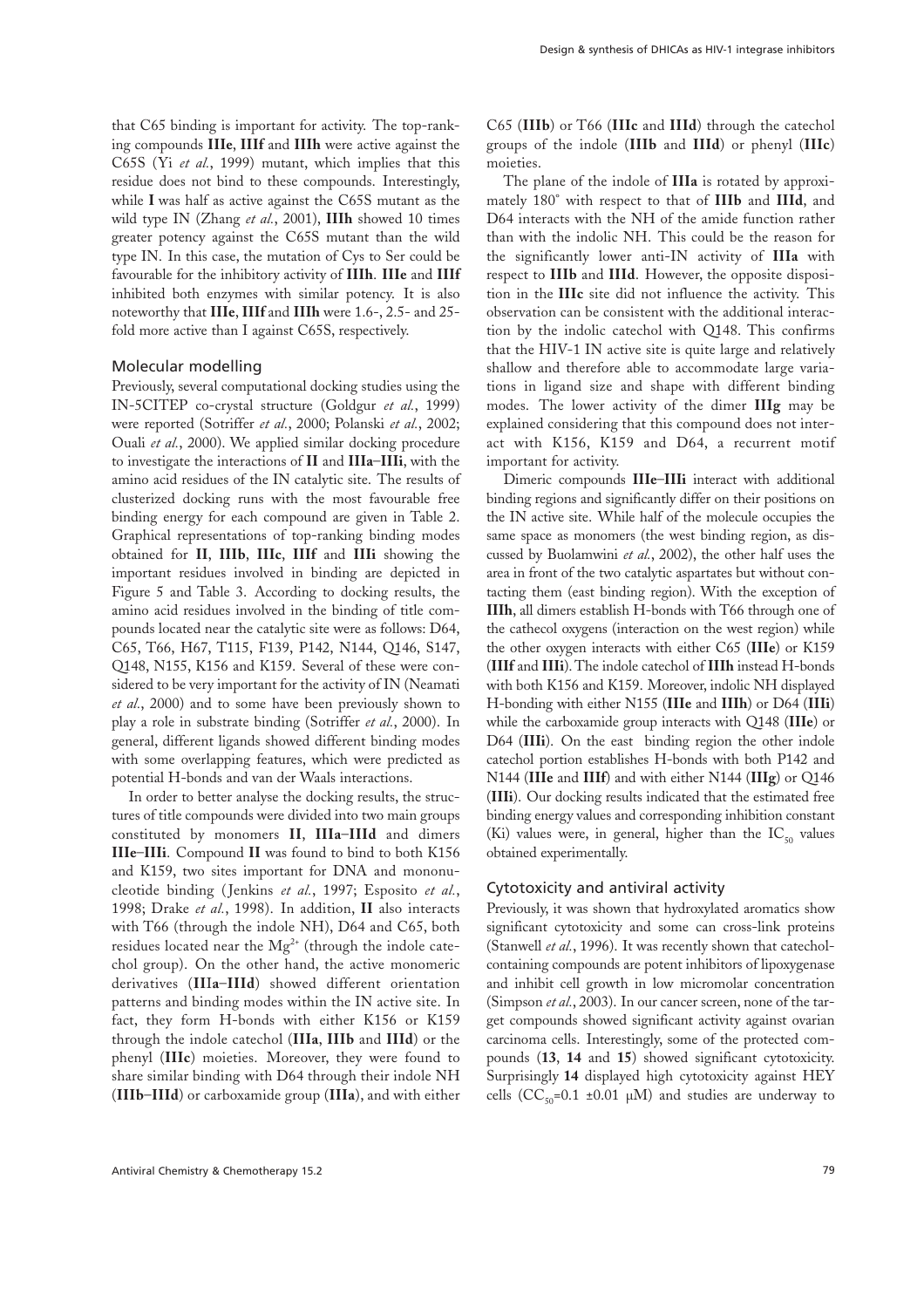determine its mechanism of cytotoxicity.

When we expanded our study to include cytoprotection activity of the title compounds **II** and **IIIa–i** as well as **8–16** against HIV-1-infected CEM cells we observed that the target compounds **II** and **IIIa**–**IIIi** were toxic and did not yield therapeutic efficacy. These observations are consistent with previous studies (Burke *et al.*, 1995; Neamati, 2002). We also observed that none of the protected compounds **8**–**16** showed antiviral activity at the highest tested concentration (200 µM).

#### **Acknowledgements**

We thank Dr Christoph Sotriffer for help with the initial modelling studies, Dr Maria Orecchioni for assistance with NMR spectroscopy, Ms Paola Manconi for mass spectrometric analysis, Mr Domenico Serra for HPLC analyses and Mr Hossein Rezajan and Mr Franco Fiori for their partial financial support. This work was supported by funds from the Ministero dell'Istruzione, dell'Università e della Ricerca (MIUR), Rome, Italy. We thank Dr Robert Shoemaker and Dr Shizuko Sei for antiviral testing. We also thank Paula Roberts, Quan-En Yang, Omar Ragab and Carney Chen for their excellent technical assistance. The work in NN's laboratory was supported by funds from the GlaxoSmithKline Drug Discovery Award.

#### **References**

- Asante-Appiah E & Skalka AM (1997) Molecular mechanism in retrovirus DNA integration. *Antiviral Research* **36:**139–156.
- Asante-Appiah E, Merkel G & Skalka AM (1998) Purification of untagged retroviral integrases by immobilized metal ion affinity chromatography. *Protein Expression & Purification* **12:**105–110.
- Brown PO (1998) In *Retroviruses*. Edited by JM Coffin, SH Hughes and HE Varmus. Cold Spring Harbor: Cold Spring Harbor Press, pp. 161–203.
- Buolamwini JK & Assefa H (2002) CoMFA and CoMSIA 3D Docking studies on conformationally-restrained cinnamoyl HIV-1 integrase inhibitors: exploration of a binding mode at the active site. *Journal of Medicinal Chemistry* **45:**841–852.
- Burke TR Jr, Fesen MR, Mazumder A, Wang J, Carothers A, Grumberger D, Driscoll J, Kohn K & Pommier Y (1995) Hydroxylated aromatic inhibitors of HIV-1 Integrase. *Journal of Medicinal Chemistry* **38:**4171–4178.
- Chang G, Guida WC & Still WC (1989) An internal coordinate Monte Carlo method for searching conformational space. *Journal of the American Chemical Society* **111:**4379–4386.
- Chen I-J, Neamati N & MacKerrel A (2002) Structure-based inhibitor design targeting HIV-1 integrase. *Current Drug Targets* **2:**217–234.
- D'Aquisto F, Carruccio M, D'Ischia M & Misuraca G (1995) 5,6- Dihydroxyindole-2-carboxylic acid, a diffusible melanin precursor, is a potent stimulator of lipopolysaccharide-induced production of nitric oxide by J774 macrophages. *Life Science* **57:**401–406.
- D'Ischia M, Napoletano A & Prota G (1996) [Oxidative polymerization of 5,6-dihydroxyindoles. Tracking the biosynthetic pathway to melanin pigments]. *Gazzetta Chimica Italiana* **126:**783–789.
- De Clercq E (2000) Current lead natural products for the

chemotherapy of human immunodeficiency virus (HIV) infection. *Medicinal Research Reviews* **20:**323–349.

- Drake RR, Neamati N, Hong H, Pilon AA, Sunthankar P, Hume SD, Milne GWA & Pommier Y (1998) Identification of a nucleotide binding site in HIV-1 integrase. *Proceedings of the National Academy of Science, USA* **95:**4170–4175.
- Esposito D & Craigie R (1998) Sequence specificity of viral end DNA binding by HIV-1 integrase reveals critical regions for protein-DNA interaction. *EMBO Journal.* **17:**5832–5843.
- Farnet CM, Wang B, Hansen M, Lipford JR, Zalkow L, Robinson WE Jr, Siegel J & Bushman F (1998) Human immunodeficiency virus type 1 cDNA integration: new aromatic hydroxylated inhibitors and studies of the inhibition mechanism. *Antimicrobical Agents & Chemotherapy* **42:**2245–2253.
- Fesen MR, Kohn KW, Leteurtre F & Pommier Y (1993) Inhibitors of human immunodeficiency virus integrase. *Proceedings of the National Academy of Science, USA* **90:**2399–2403.
- Fesen MR, Pommier Y, Leteurtre F, Hiroguchi S, Young SD & Kohn KW (1994) Inhibition of HIV-1 integrase by flavones, caffeic acid phenethyl ester (CAPE) and related compounds. *Biochemical Pharmacology* **48:**595–608.
- Gasteiger J & Marsili M (1980) Iterative partial equilization of orbital electronegativity - a rapid access to atomic charges. *Tetrahedron* **36:**3219–3228.
- Goldgur Y, Craigie R, Cohen GH, Fujiwara T, Yoshinaga T, Fujishita T, Sugimoto H, Endo T, Murai H & Davies DR (1999) Structure of the HIV-1 Integrase catalytic domain complexed with an inhibitor: a platform for antiviral drug design. *Proceedings of the National Academy of Science, USA* **96:**13040–13043.
- Hazuda DJ, Felock PJ, Hastimgs JC, Pramanick B & Wolfe AL (1997) Differential divalent cation requirements uncouple the assembly and catalityc reactions of human immunodeficiency virus type 1 integrase. *Journal of Virology* **71:**7005–7011.
- Hemetsberger H, Knittel D & Weidmann H (1970) [Enazides Part 3: Thermolysis of α-azidocinnamates; synthesis of indole derivatives]. *Monatschefte für Chemie* **101:**161–165. German.
- Jenkins TM, Esposito D, Engelman A & Craigie R (1997) Critical contacts between HIV-1 integrase and viral DNA identified by structurebased analysis and photo-crosslinking. *EMBO Journal* **16:**6849–6859.
- Knittel D (1985) Improved synthesis of α-azidocinnamates and 2*H*azirines. *Synthesis* 186–188.
- LaFemina RL, Graham PL, LeGrow K, Hastings JC, Wolfe A, Young SD, Emini EA & Hazuda DJ (1995) Inhibition of human immunodeficiency virus integrase by bis-catechols. *Antimicrobical Agents & Chemotherapy* **39:**320–324.
- *Macromodel*, version 6.0; Columbia University, New York, 1997.
- Morris GM, Goodsell DS, Halliday RS, Huey R, Hart WE, Belew RK & Olson AJ (1998) Automated docking using a Lamarckian genetic algorithm as an empirical binding free energy function. *Journal of Computational Chemistry* **19:**163–166.
- Morris GM, Goodsell DS, Huey R & Olson A (1996) Distributed automated docking of flexible ligands to proteins: Parallel application of AutoDock 2.4\*. *Journal of Computational-Aided Molecular Design* **10:**293–304.
- Neamati N (2001) Structure-based HIV-1 integrase inhibitor design: a future perspective. *Expert Opinion on Investigational Drugs*. **10:**281–296.
- Neamati N (2002) Patented small molecule inhibitors of HIV-1 integrase: a ten-year saga. *Expert Opinion Therapeutic Patents* **12:** 709–724.
- Neamati N, Marchand C & Pommier Y (2000) HIV-1 integrase inhibitors: past, present, and future. In *Advances in Pharmacology*, vol. 49. Academic Press; pp. 147–165.
- Neamati N, Marchand C, Winslow H & Pommier Y (2001) Human